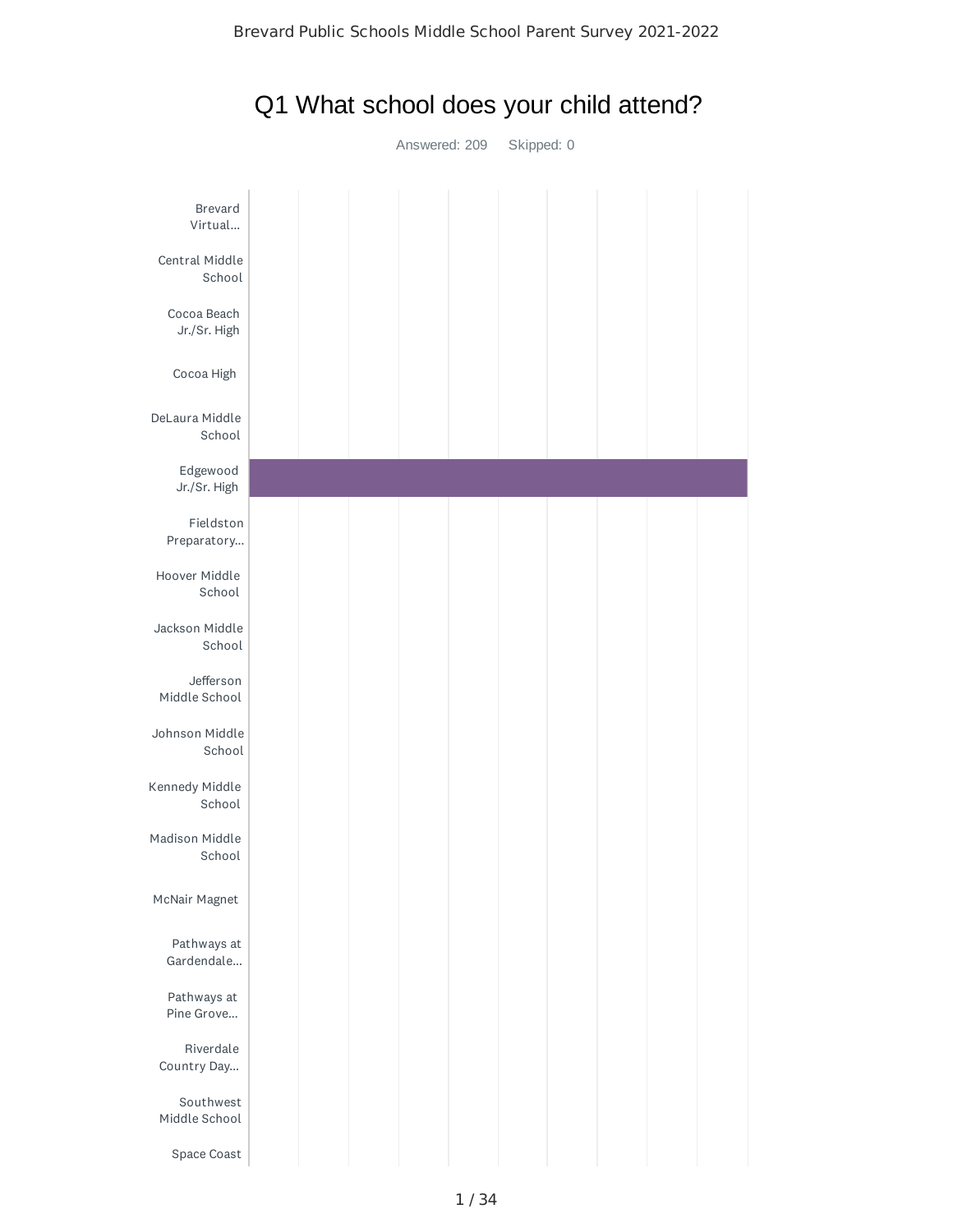#### Brevard Public Schools Middle School Parent Survey 2021-2022



| <b>ANSWER CHOICES</b>                                          | <b>RESPONSES</b> |              |
|----------------------------------------------------------------|------------------|--------------|
| Brevard Virtual Instruction Program (BVIP)                     | 0.00%            | 0            |
| Central Middle School                                          | 0.00%            | $\Omega$     |
| Cocoa Beach Jr./Sr. High                                       | 0.00%            | $\mathsf O$  |
| Cocoa High                                                     | $0.00\%$         | 0            |
| DeLaura Middle School                                          | 0.00%            | $\mathbf 0$  |
| Edgewood Jr./Sr. High                                          | 100.00%          | 209          |
| Fieldston Preparatory School                                   | $0.00\%$         | $\mathsf{O}$ |
| Hoover Middle School                                           | 0.00%            | 0            |
| Jackson Middle School                                          | 0.00%            | $\mathbf 0$  |
| Jefferson Middle School                                        | 0.00%            | $\mathsf{O}$ |
| Johnson Middle School                                          | $0.00\%$         | $\Omega$     |
| Kennedy Middle School                                          | 0.00%            | $\mathbf 0$  |
| Madison Middle School                                          | $0.00\%$         | $\mathsf{O}$ |
| McNair Magnet                                                  | 0.00%            | 0            |
| Pathways at Gardendale (North/Central Area Alternative Center) | 0.00%            | $\mathbf 0$  |
| Pathways at Pine Grove (South Area Alternative Center)         | $0.00\%$         | 0            |
| Riverdale Country Day School                                   | 0.00%            | 0            |
| Southwest Middle School                                        | 0.00%            | $\mathbf 0$  |
| Space Coast Jr./Sr. High                                       | $0.00\%$         | $\mathsf O$  |
| Stone Middle School                                            | 0.00%            | $\Omega$     |
| West Shore Jr./Sr. High                                        | 0.00%            | 0            |
| <b>TOTAL</b>                                                   |                  | 209          |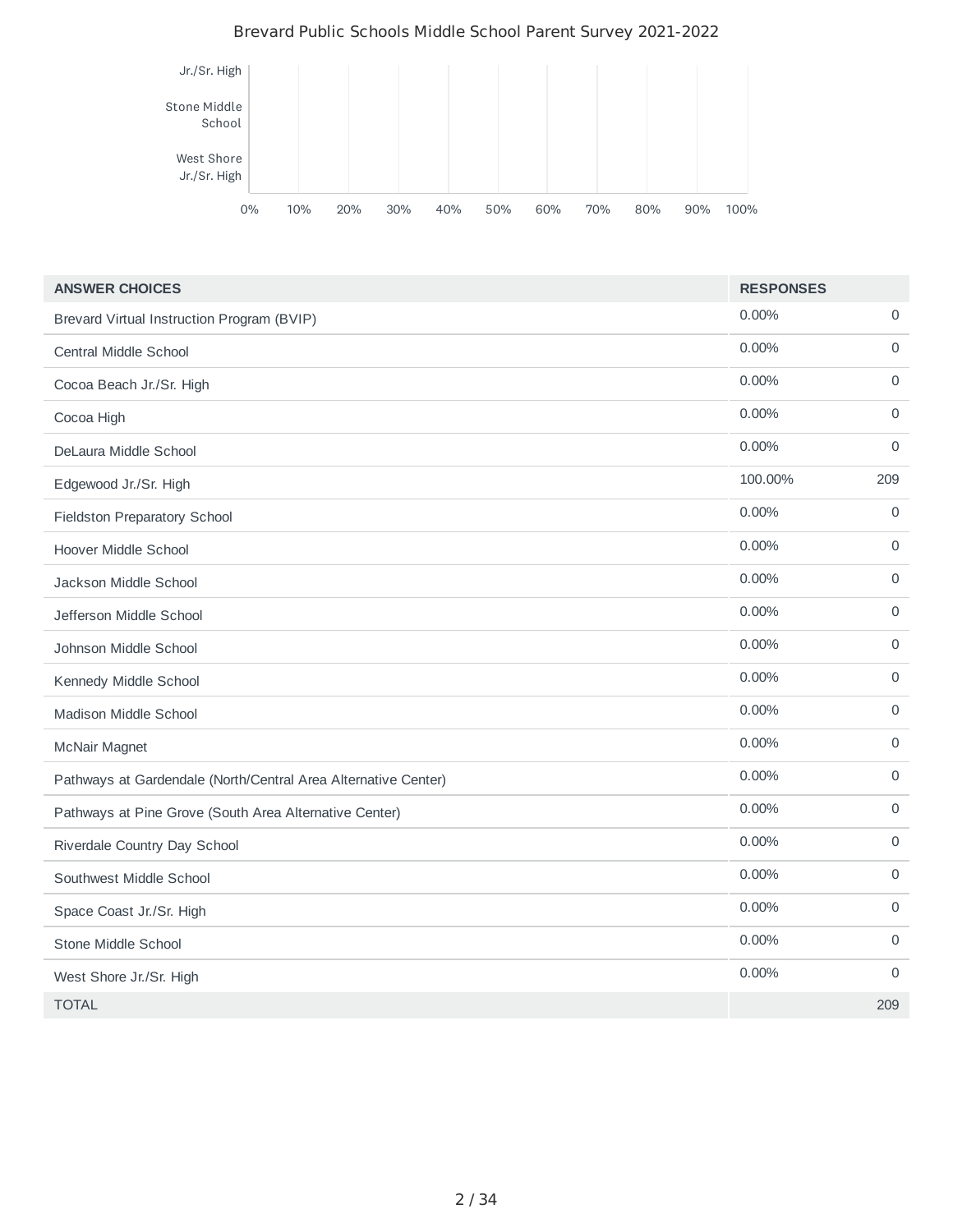

# Q2 What is your child's current grade level?

| <b>ANSWER CHOICES</b>  | <b>RESPONSES</b>     |
|------------------------|----------------------|
| 6                      | $0.00\%$<br>$\Omega$ |
|                        | 49.76%<br>104        |
| 8                      | 50.72%<br>106        |
| Total Respondents: 209 |                      |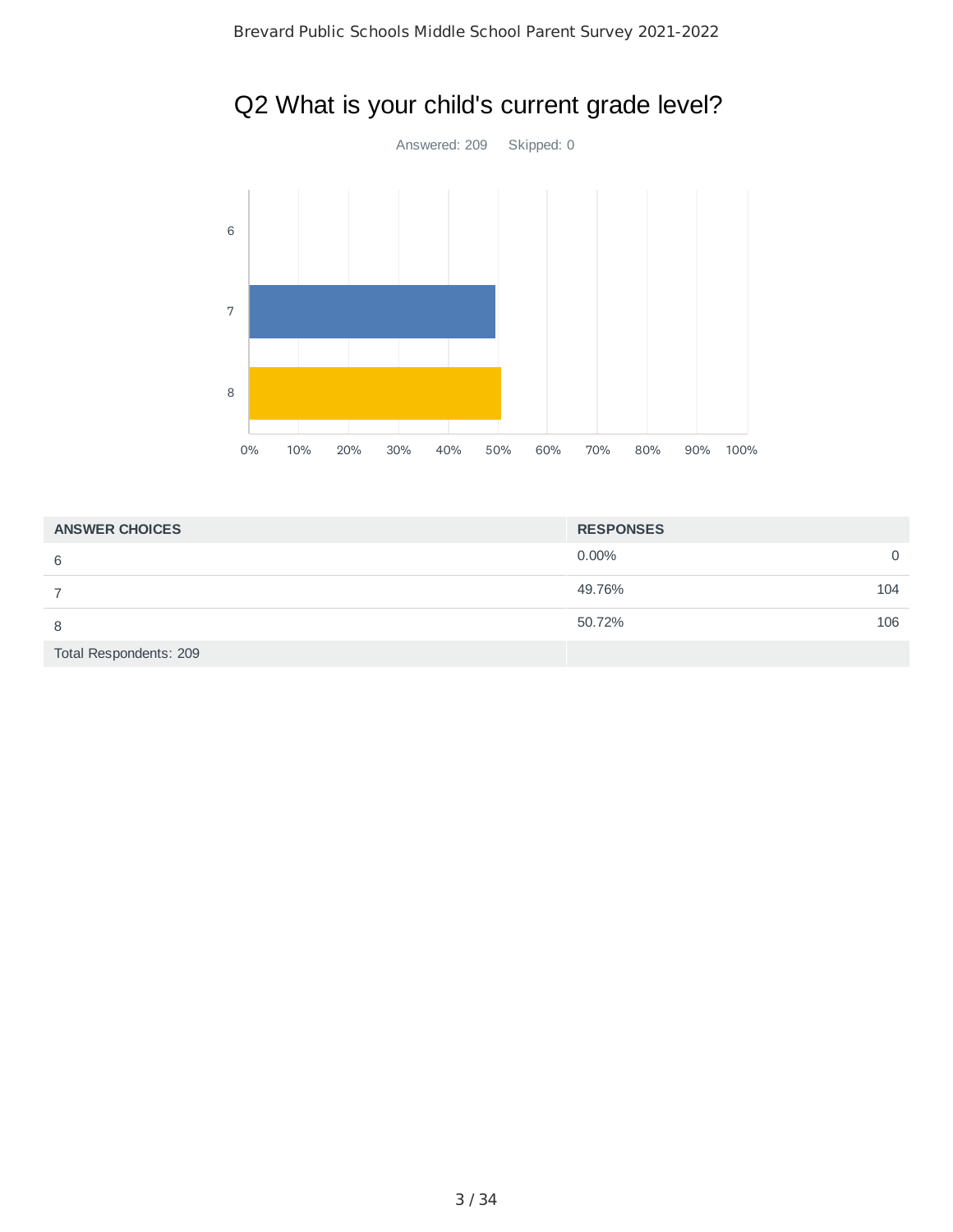# Q3 What is the best way for us to get you important information regarding school events and/or your child's progress? (check all that apply)

Answered: 209 Skipped: 0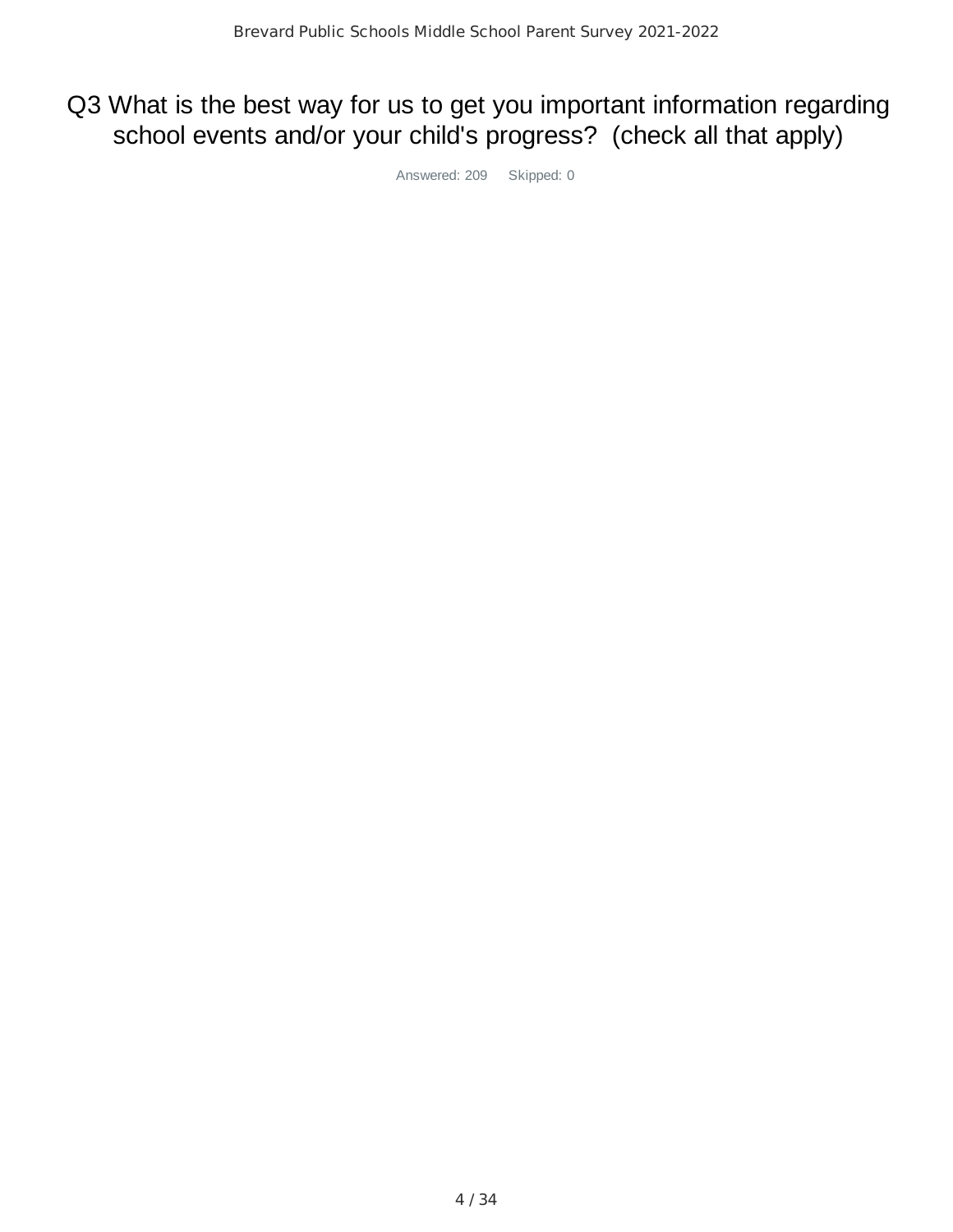#### Brevard Public Schools Middle School Parent Survey 2021-2022

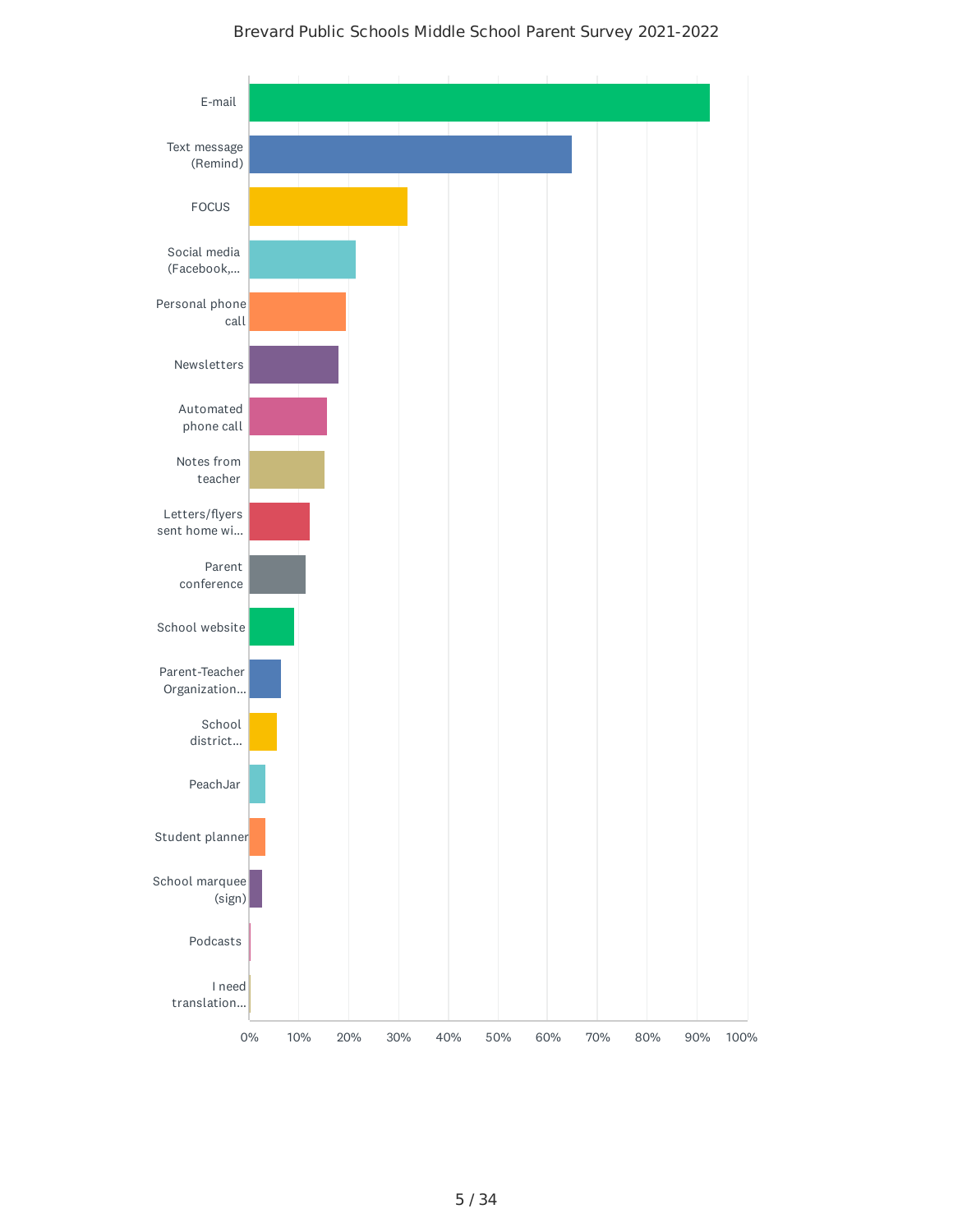#### Brevard Public Schools Middle School Parent Survey 2021-2022

| <b>ANSWER CHOICES</b>                  | <b>RESPONSES</b> |                |
|----------------------------------------|------------------|----------------|
| E-mail                                 | 92.82%           | 194            |
| Text message (Remind)                  | 65.07%           | 136            |
| <b>FOCUS</b>                           | 32.06%           | 67             |
| Social media (Facebook, Twitter)       | 21.53%           | 45             |
| Personal phone call                    | 19.62%           | 41             |
| Newsletters                            | 18.18%           | 38             |
| Automated phone call                   | 15.79%           | 33             |
| Notes from teacher                     | 15.31%           | 32             |
| Letters/flyers sent home with students | 12.44%           | 26             |
| Parent conference                      | 11.48%           | 24             |
| School website                         | 9.09%            | 19             |
| Parent-Teacher Organization (PTO/PTA)  | 6.70%            | 14             |
| School district website                | 5.74%            | 12             |
| PeachJar                               | 3.35%            | $\overline{7}$ |
| Student planner                        | 3.35%            | $\overline{7}$ |
| School marquee (sign)                  | 2.87%            | 6              |
| Podcasts                               | 0.48%            | $\mathbf{1}$   |
| I need translation assistance          | 0.48%            | $\mathbf{1}$   |
| Total Respondents: 209                 |                  |                |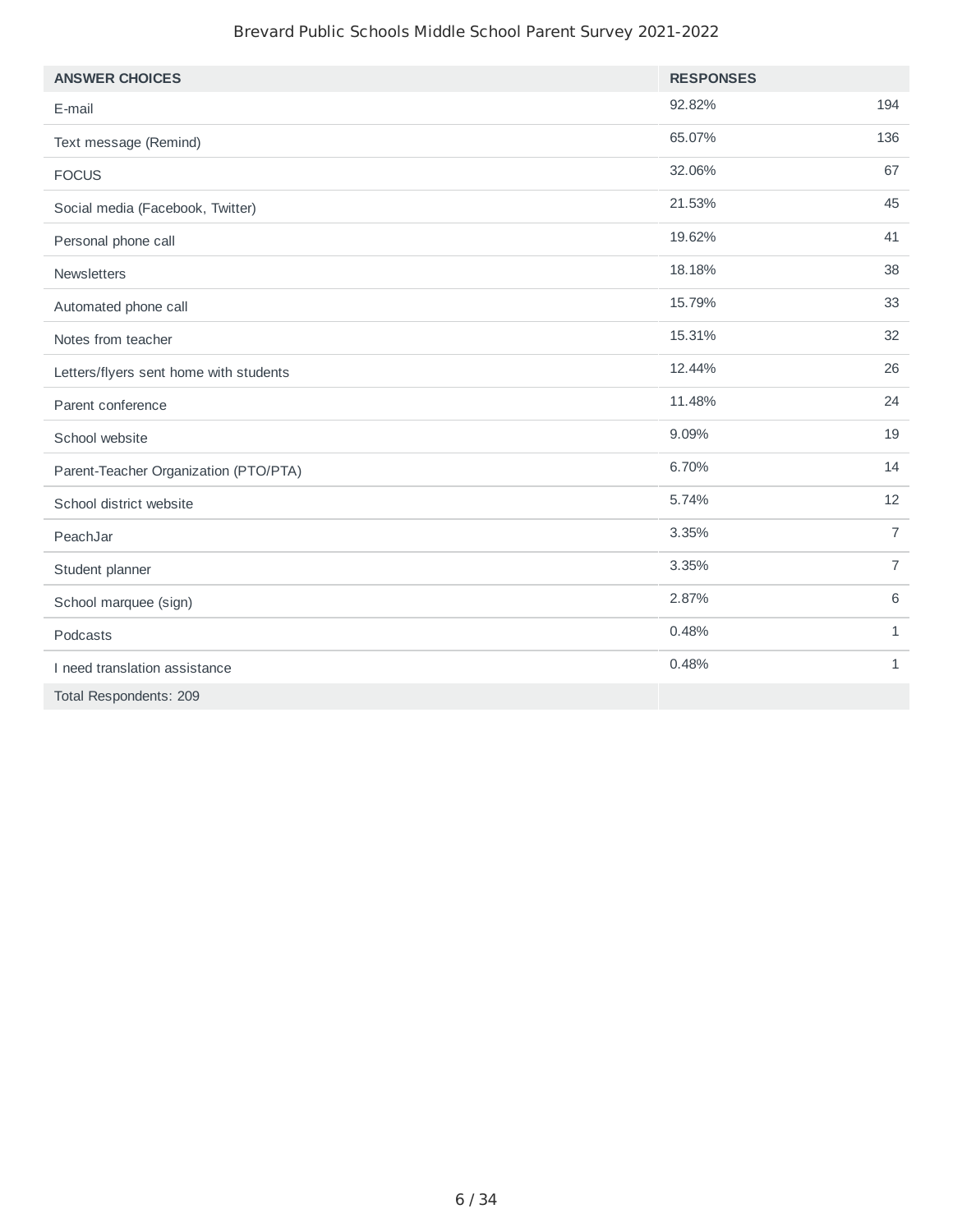## Q4 How do you receive interim reports and report cards?



| <b>ANSWER CHOICES</b>                | <b>RESPONSES</b> |     |
|--------------------------------------|------------------|-----|
| <b>FOCUS</b>                         | 75.85%           | 157 |
| paper copies sent home by the school | 53.62%           | 111 |
| Other (please specify)               | 4.83%            | 10  |
| I do not receive them                | 4.35%            | 9   |
| my child's school is paperless       | 2.90%            | 6   |
| Total Respondents: 207               |                  |     |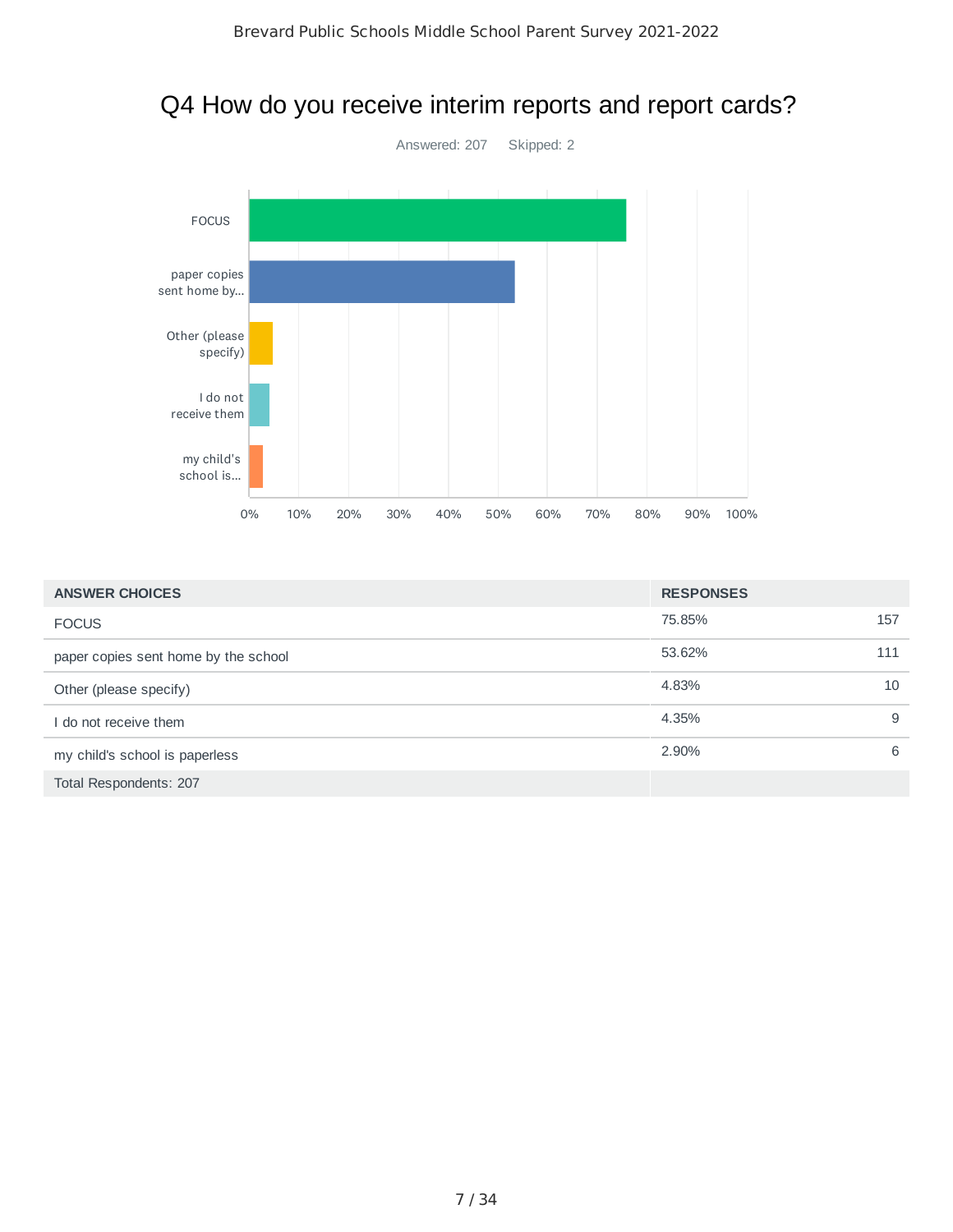## Q5 Do you feel welcome at your child's school?



| <b>ANSWER CHOICES</b> | <b>RESPONSES</b> |
|-----------------------|------------------|
| Yes                   | 88.56%<br>178    |
| <b>No</b>             | 6.47%<br>13      |
| Comments:             | 4.98%<br>10      |
| <b>TOTAL</b>          | 201              |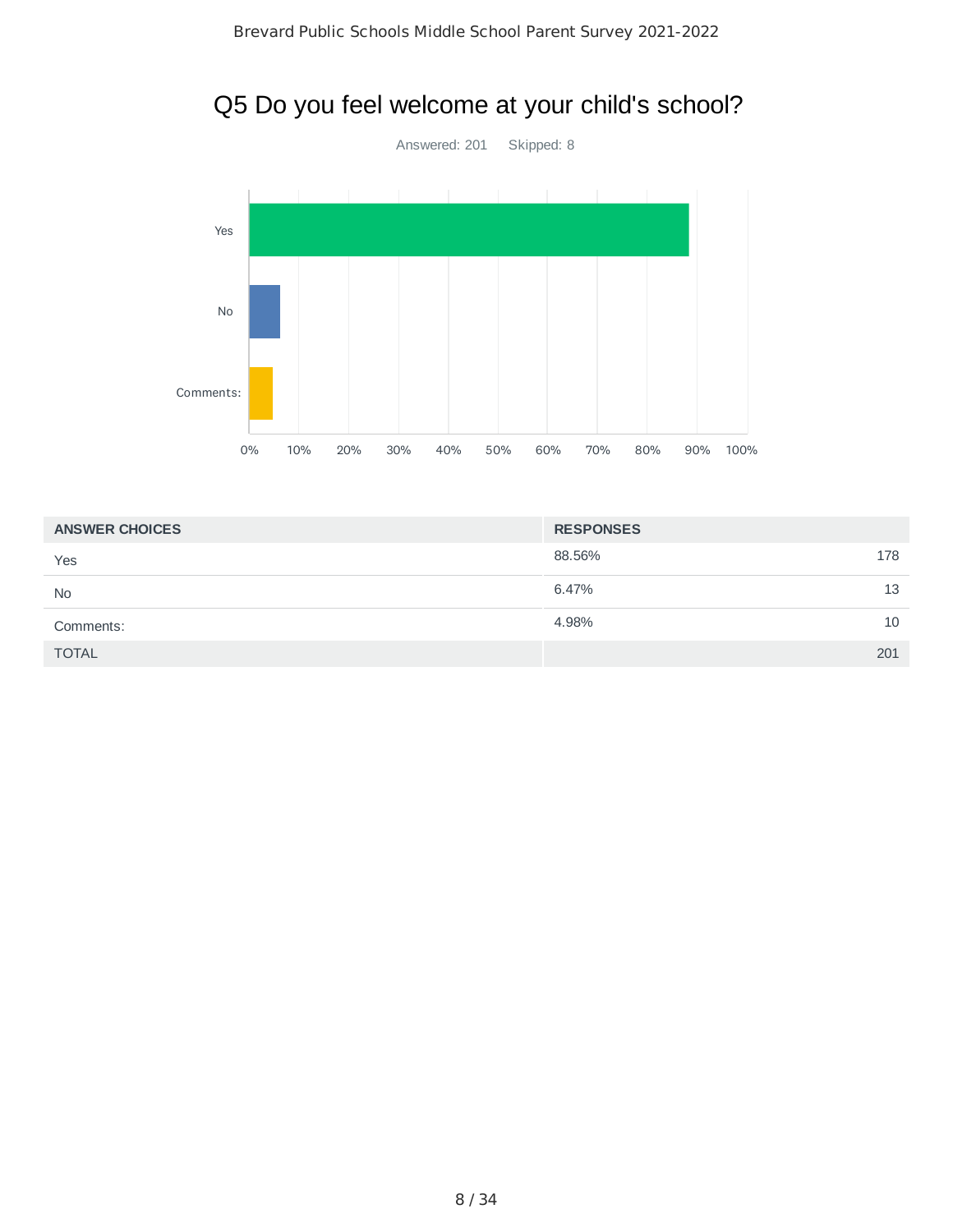## Q6 The office staff at my school is polite and is helpful in answering my questions or concerns.



| <b>ANSWER CHOICES</b> | <b>RESPONSES</b> |     |
|-----------------------|------------------|-----|
| Always                | 80.60%           | 162 |
| Sometimes             | 14.93%           | 30  |
| Comments:             | 3.98%            | 8   |
| Never                 | 0.50%            |     |
| <b>TOTAL</b>          |                  | 201 |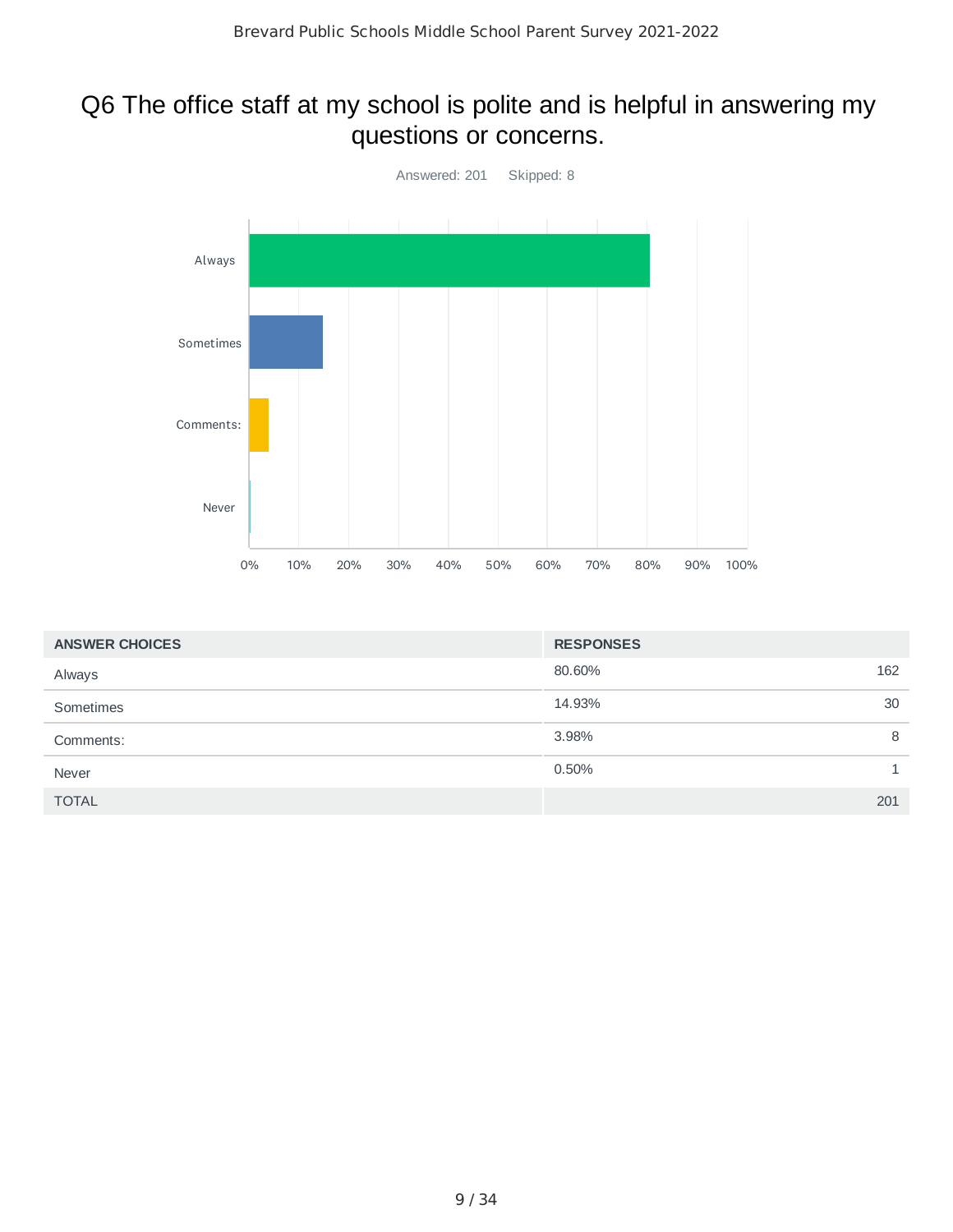## Q7 Following this year's health and safety protocols, how often did you attend a parent meeting or event at your child's school that supported your child's academic success?



| <b>ANSWER CHOICES</b> | <b>RESPONSES</b> |
|-----------------------|------------------|
| Once or twice         | 57.21%<br>115    |
| Never                 | 58<br>28.86%     |
| Monthly               | 28<br>13.93%     |
| <b>TOTAL</b>          | 201              |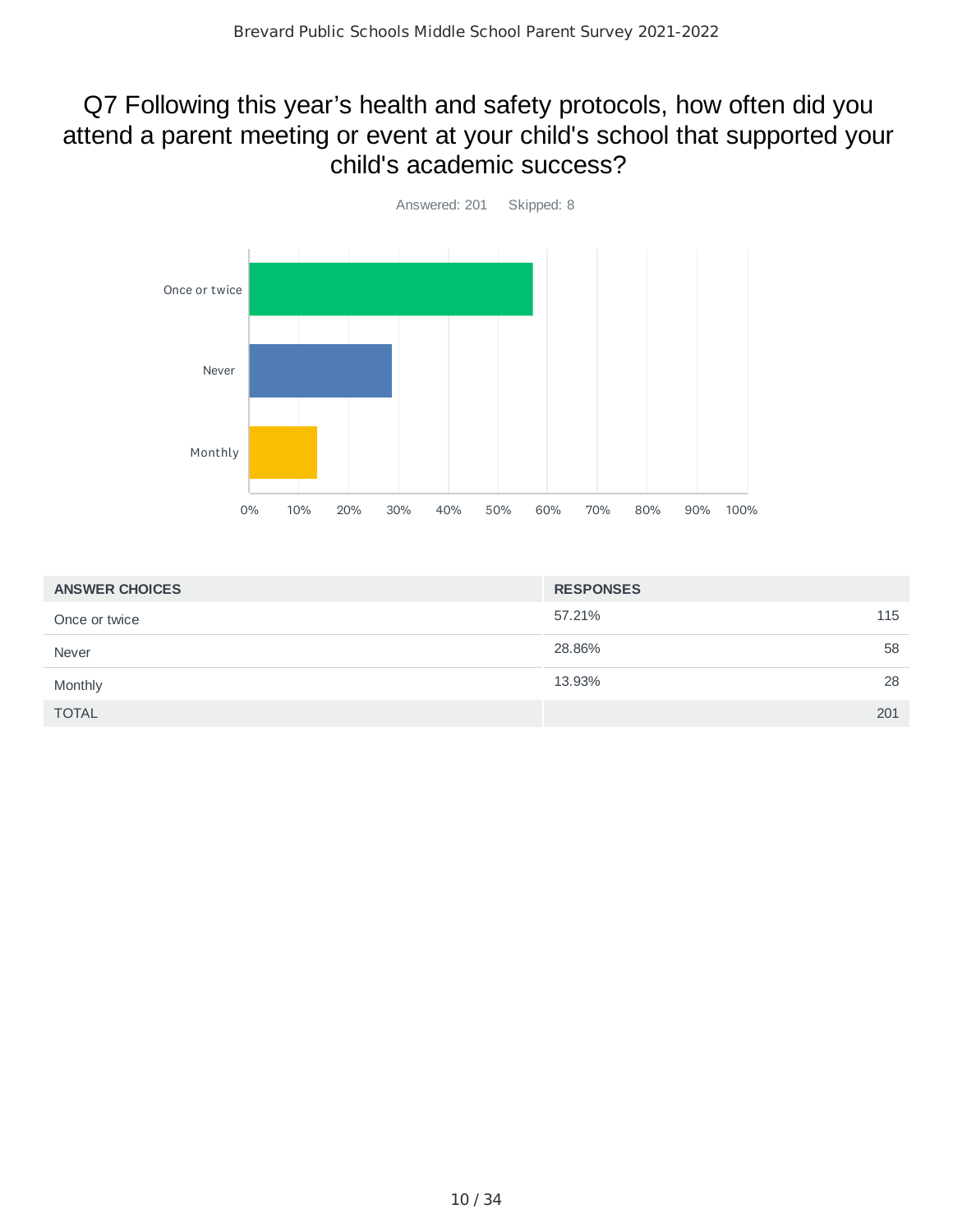# Q8 When is the best time for you to attend a school event for families?



| <b>ANSWER CHOICES</b>             | <b>RESPONSES</b> |     |
|-----------------------------------|------------------|-----|
| Evenings (M-F)                    | 77.61%           | 156 |
| Immediately after school (M-F)    | 40.30%           | 81  |
| Saturday                          | 18.41%           | 37  |
| During school, before lunch (M-F) | 9.95%            | 20  |
| During school, after lunch (M-F)  | 8.46%            | 17  |
| Before school (M-F)               | 7.46%            | 15  |
| Total Respondents: 201            |                  |     |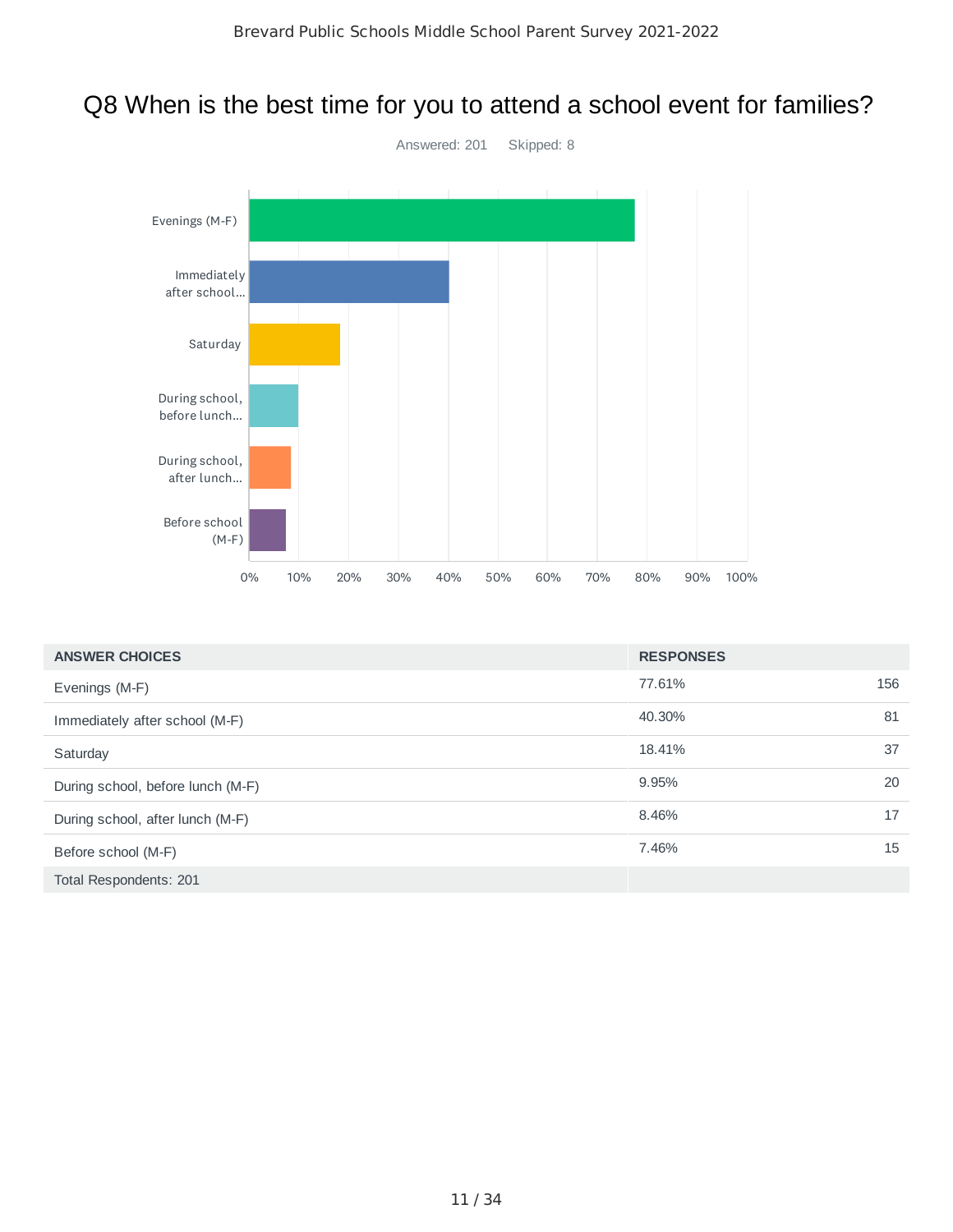## Q9 If you were unable to attend informational meetings or academic events, please share why. (Check all that apply)

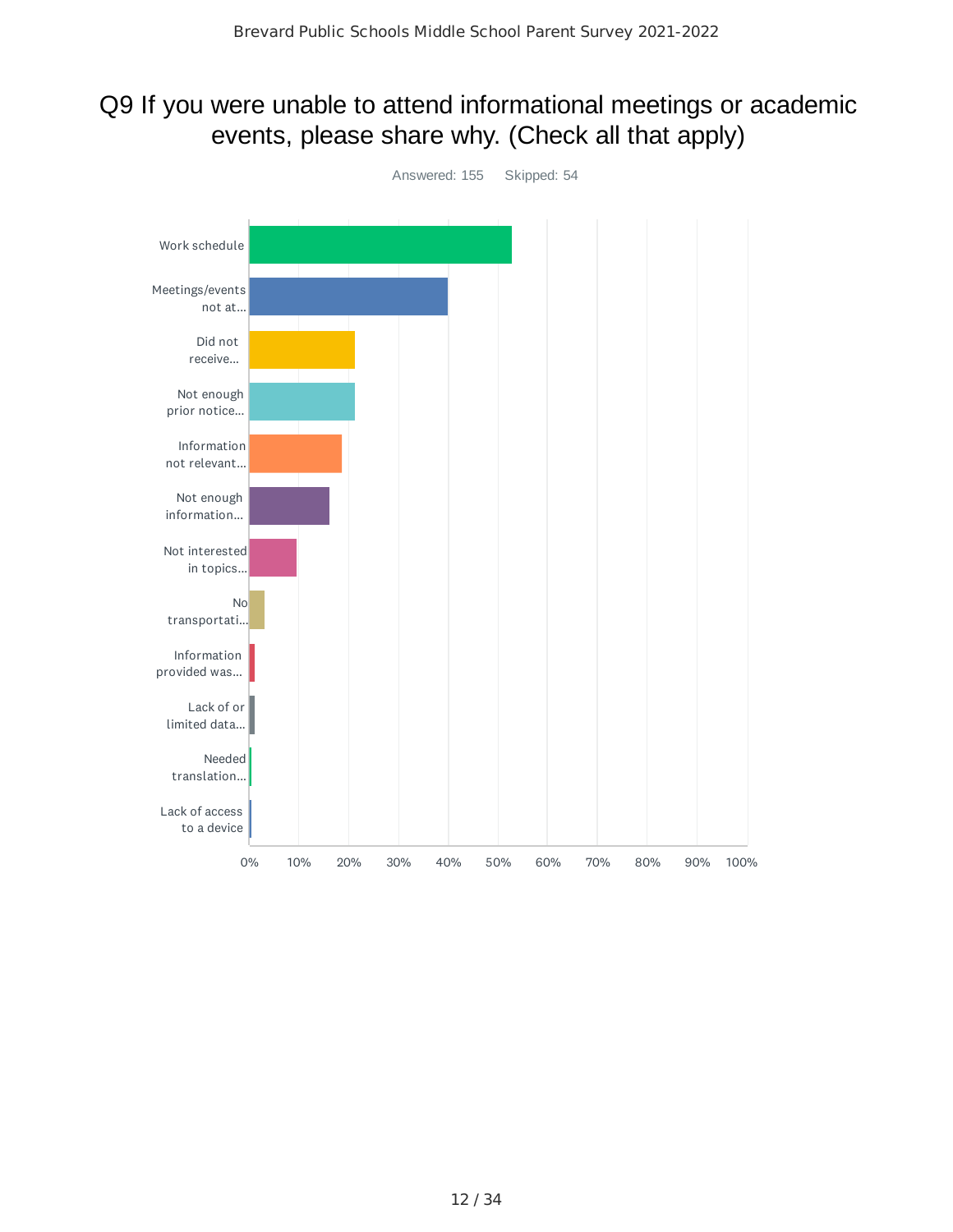#### Brevard Public Schools Middle School Parent Survey 2021-2022

| <b>ANSWER CHOICES</b>                             | <b>RESPONSES</b> |    |
|---------------------------------------------------|------------------|----|
| Work schedule                                     | 52.90%           | 82 |
| Meetings/events not at convenient times           | 40.00%           | 62 |
| Did not receive information about meetings/events | 21.29%           | 33 |
| Not enough prior notice provided                  | 21.29%           | 33 |
| Information not relevant to me/my child           | 18.71%           | 29 |
| Not enough information provided                   | 16.13%           | 25 |
| Not interested in topics presented                | 9.68%            | 15 |
| No transportation to get to meetings/events       | 3.23%            | 5  |
| Information provided was difficult to understand  | 1.29%            | 2  |
| Lack of or limited data plan                      | 1.29%            | 2  |
| Needed translation services                       | 0.65%            | 1  |
| Lack of access to a device                        | 0.65%            | 1  |
| Total Respondents: 155                            |                  |    |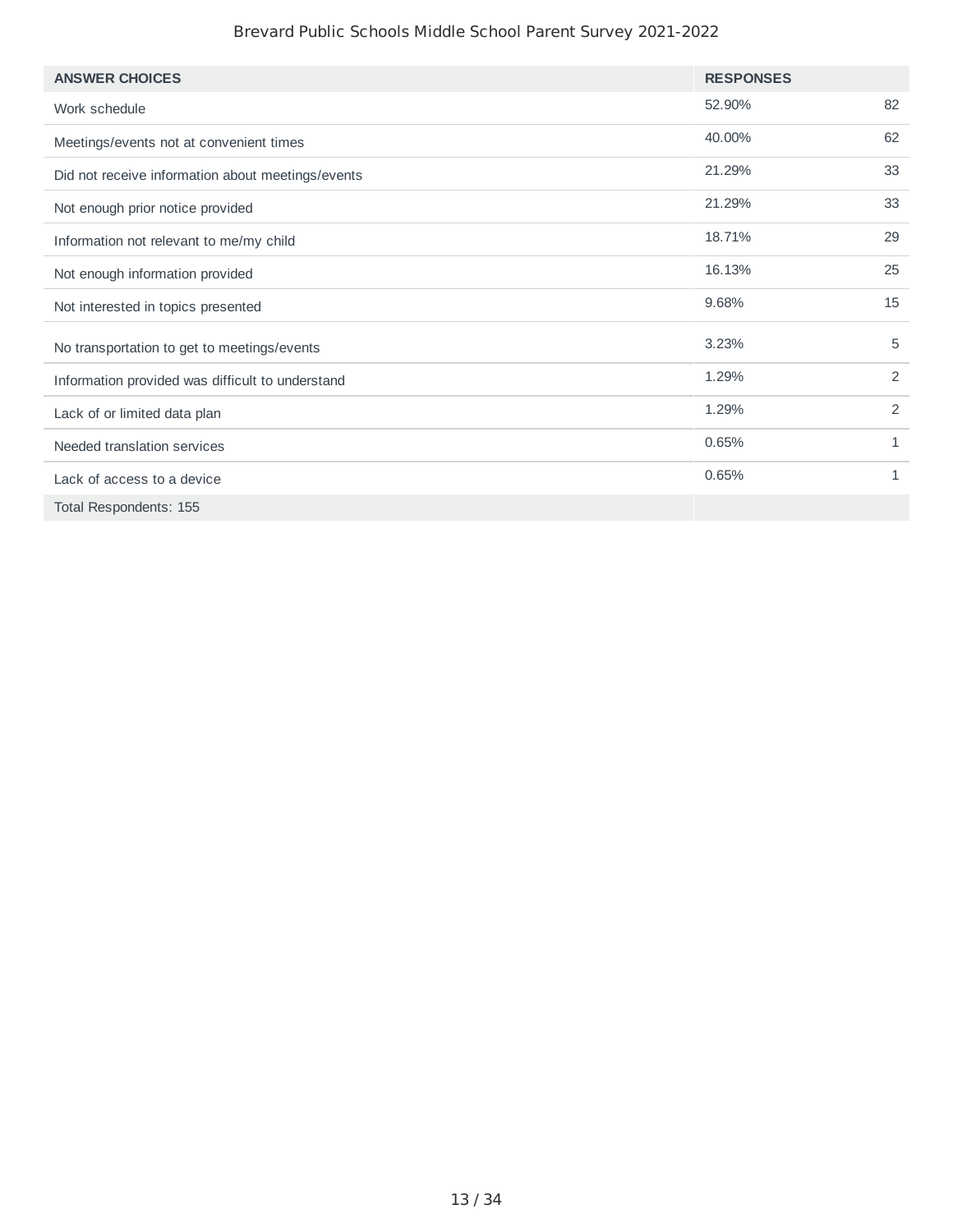## Q10 Which of the following informational meetings and activities would you be interested in participating in or attending? (Check all that apply)

Answered: 188 Skipped: 21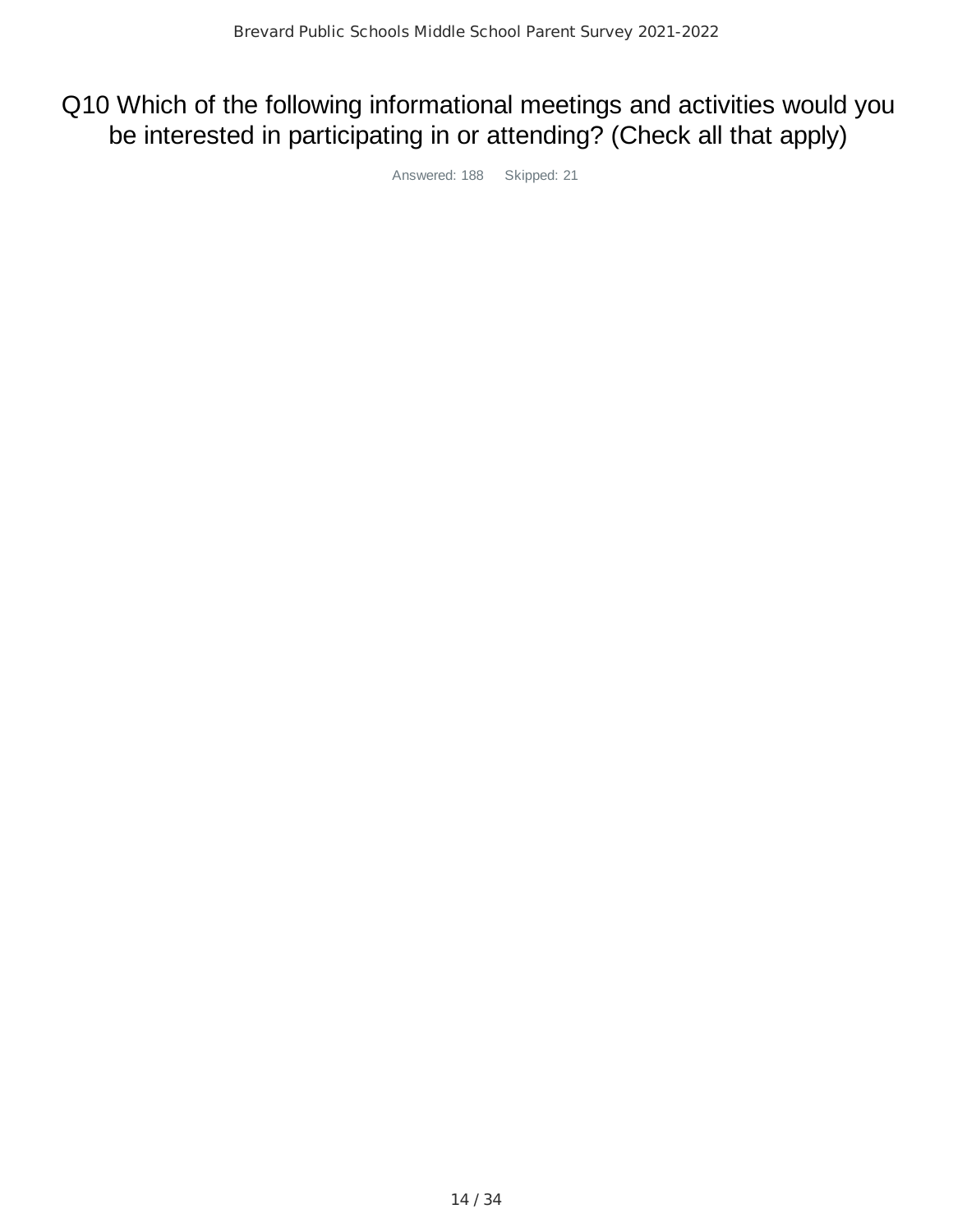#### Brevard Public Schools Middle School Parent Survey 2021-2022

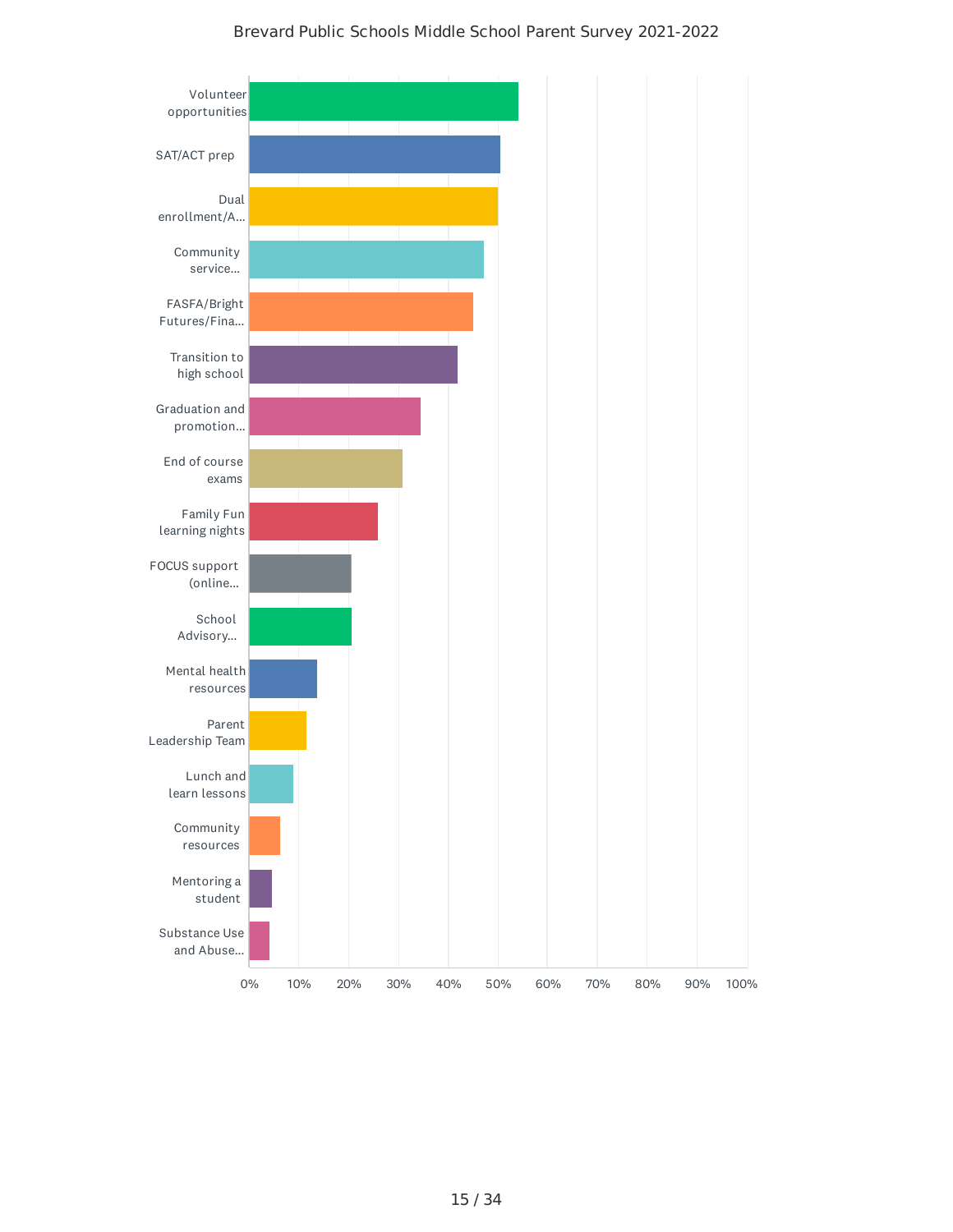#### Brevard Public Schools Middle School Parent Survey 2021-2022

| <b>ANSWER CHOICES</b>                                                       | <b>RESPONSES</b> |     |
|-----------------------------------------------------------------------------|------------------|-----|
| Volunteer opportunities                                                     | 54.26%           | 102 |
| SAT/ACT prep                                                                | 50.53%           | 95  |
| Dual enrollment/Advanced Placement courses                                  | 50.00%           | 94  |
| Community service projects with staff/students                              | 47.34%           | 89  |
| FASFA/Bright Futures/Financial aid options                                  | 45.21%           | 85  |
| Transition to high school                                                   | 42.02%           | 79  |
| Graduation and promotion requirements                                       | 34.57%           | 65  |
| End of course exams                                                         | 30.85%           | 58  |
| Family Fun learning nights                                                  | 26.06%           | 49  |
| FOCUS support (online gradebook, absences and teacher webpages)             | 20.74%           | 39  |
| School Advisory Council (SAC) or Parent Teacher Organization (PTO)          | 20.74%           | 39  |
| Mental health resources                                                     | 13.83%           | 26  |
| Parent Leadership Team                                                      | 11.70%           | 22  |
| Lunch and learn lessons                                                     | 9.04%            | 17  |
| Community resources                                                         | 6.38%            | 12  |
| Mentoring a student                                                         | 4.79%            | 9   |
| Substance Use and Abuse (alcohol, street drugs, vaping, prescription drugs) | 4.26%            | 8   |
| Total Respondents: 188                                                      |                  |     |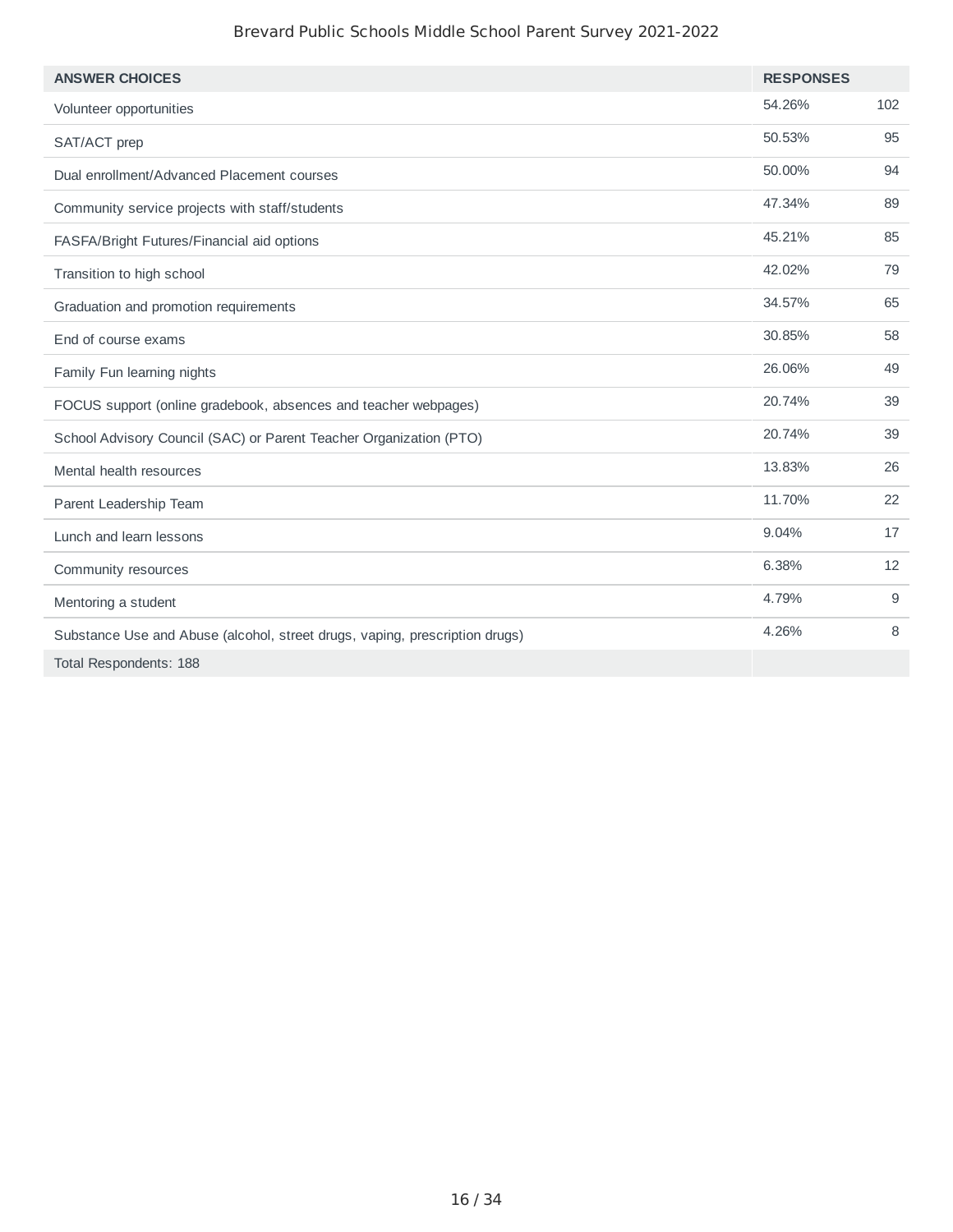#### Q11 In what ways can family engagement be strengthened at your child's school?

Answered: 68 Skipped: 141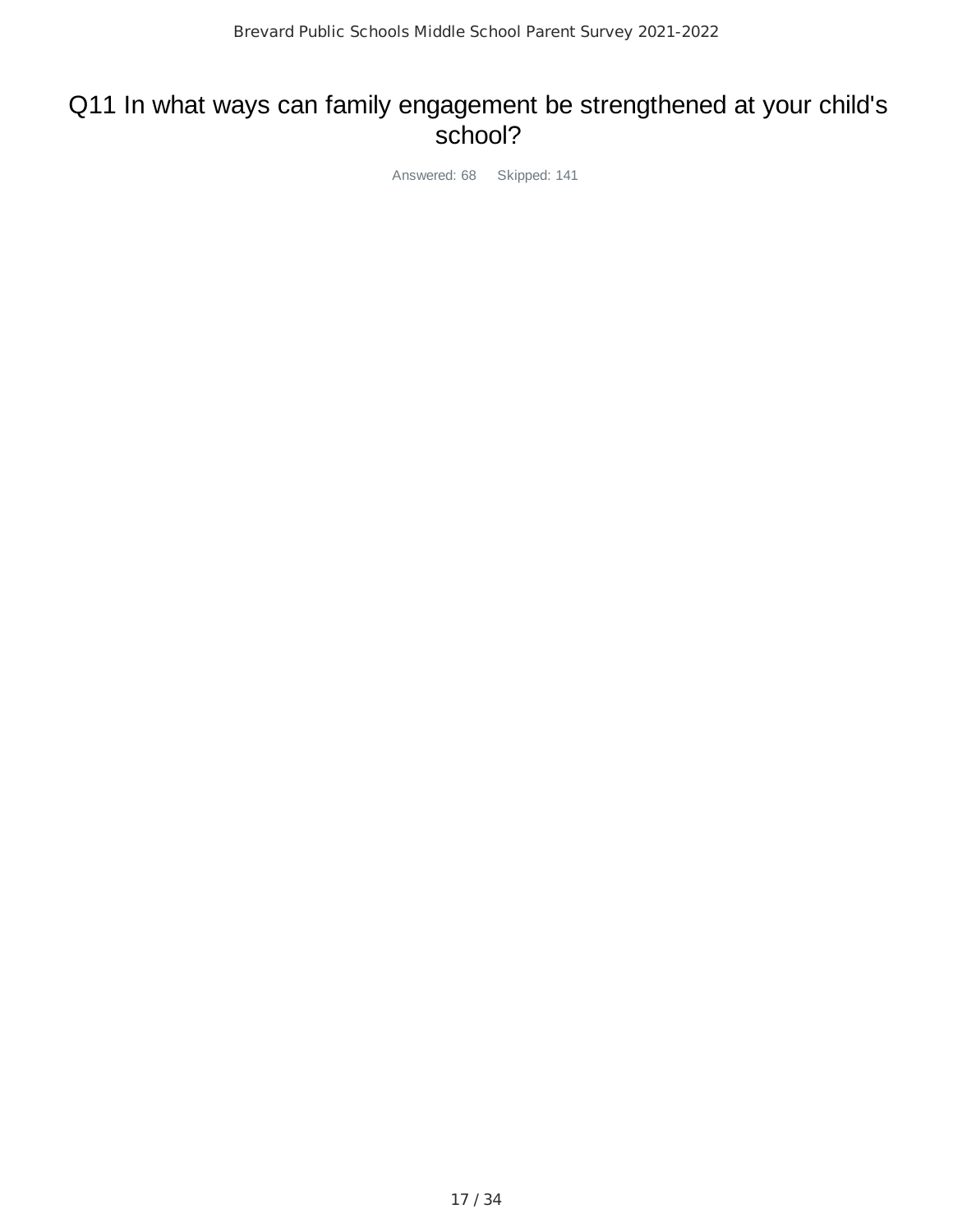## Q12 What types of family engagement resources would you use if they were provided at your school?



| <b>ANSWER CHOICES</b>                                                | <b>RESPONSES</b> |     |
|----------------------------------------------------------------------|------------------|-----|
| Academic support materials for families to use at home               | 70.86%           | 107 |
| Technology resources to support learning at home                     | 38.41%           | 58  |
| Trainings on how to participate in school decision-making committees | 30.46%           | 46  |
| Mental health resources                                              | 21.19%           | 32  |
| Total Respondents: 151                                               |                  |     |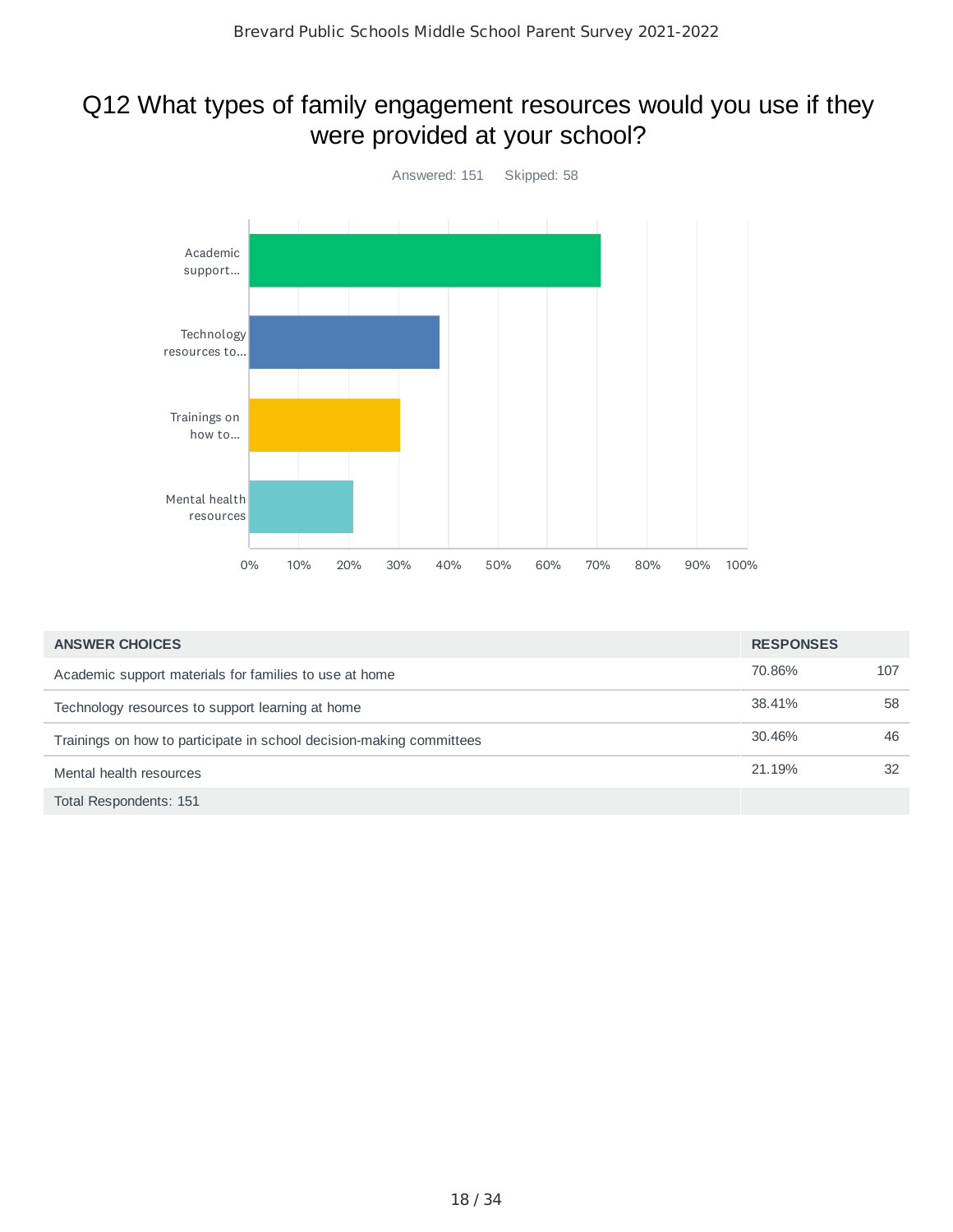## Q13 How often do you communicate with your child's teachers?



| <b>ANSWER CHOICES</b> | <b>RESPONSES</b> |     |
|-----------------------|------------------|-----|
| Once or twice a year  | 52.02%           | 90  |
| Monthly               | 23.70%           | 41  |
| Never                 | 20.23%           | 35  |
| Weekly                | 3.47%            | 6   |
| Daily                 | 0.58%            |     |
| <b>TOTAL</b>          |                  | 173 |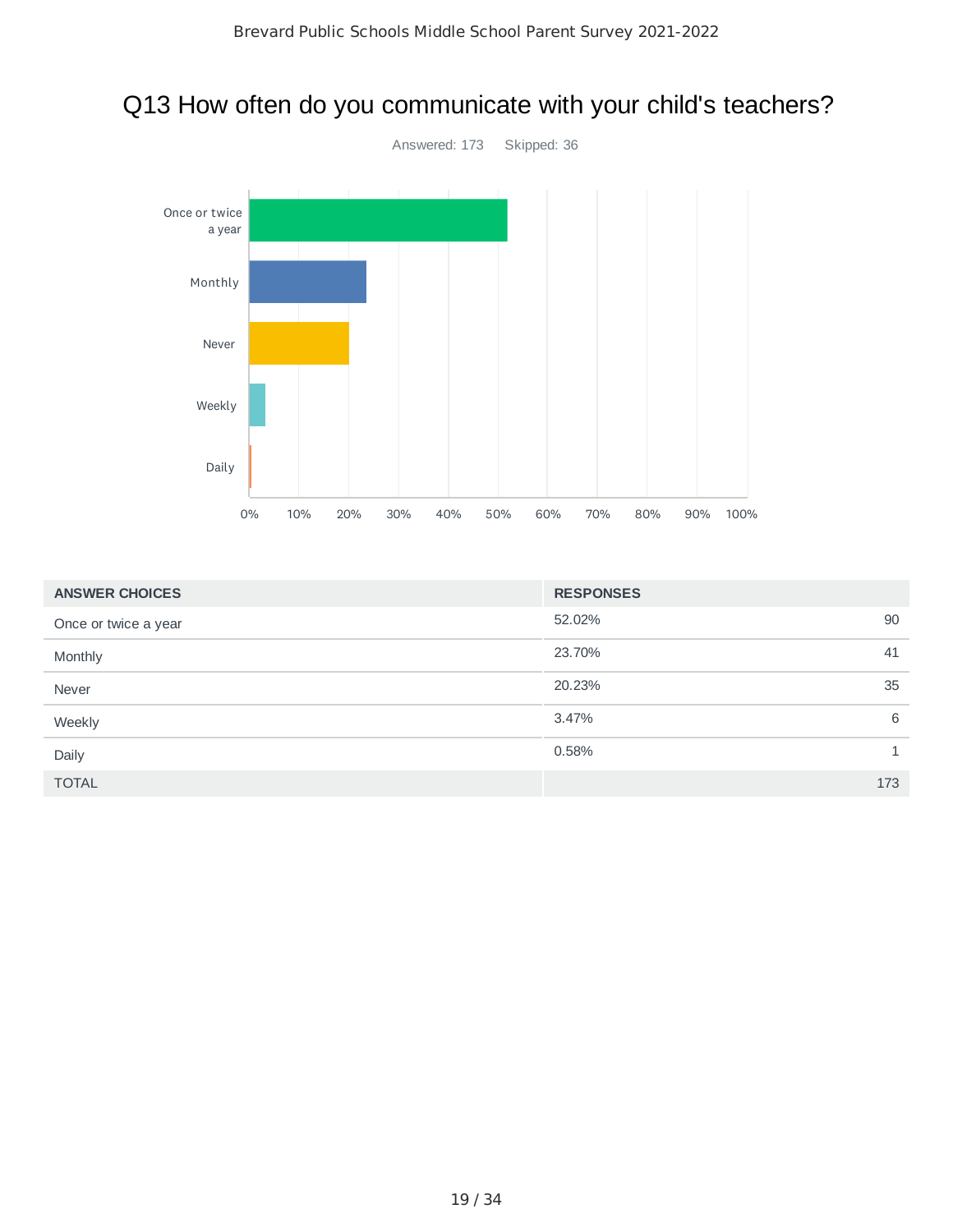## Q14 How often do your child's teachers communicate with you about your child's progress?



| <b>ANSWER CHOICES</b> | <b>RESPONSES</b>     |  |
|-----------------------|----------------------|--|
| Once or twice a year  | 44.51%<br>77         |  |
| Never                 | 28.32%<br>49         |  |
| Monthly               | 17.34%<br>30         |  |
| Weekly                | 9.83%<br>17          |  |
| Daily                 | 0.00%<br>$\mathbf 0$ |  |
| <b>TOTAL</b>          | 173                  |  |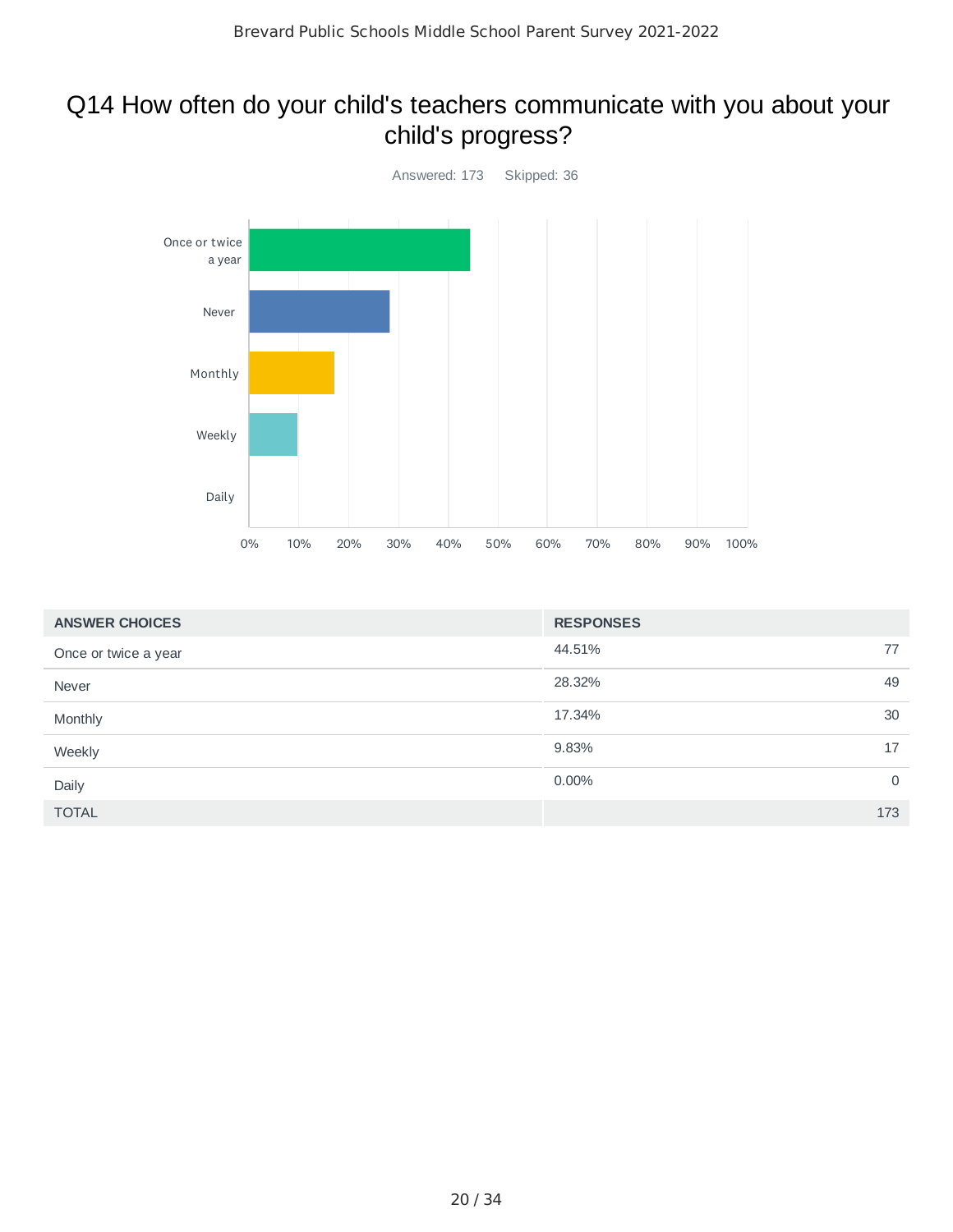## Q15 Are you satisfied with the relationship and communication you currently have with your child's principal?



| <b>ANSWER CHOICES</b> | <b>RESPONSES</b> |
|-----------------------|------------------|
| Yes                   | 77.17%<br>142    |
| <b>No</b>             | 4.35%<br>8       |
| Why or why not        | 18.48%<br>34     |
| <b>TOTAL</b>          | 184              |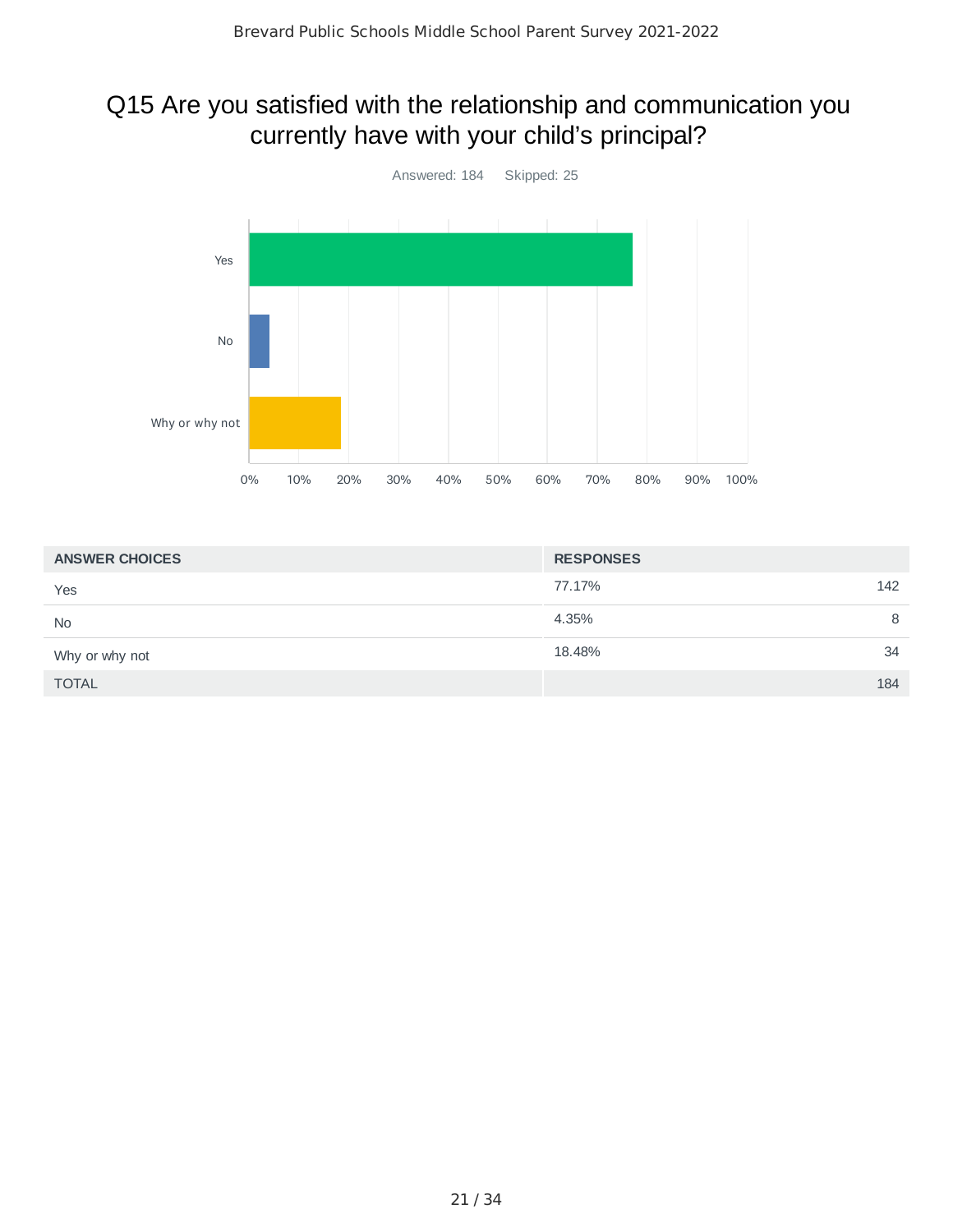## Q16 How often do you access your child's grades and attendance information through FOCUS?



| <b>ANSWER CHOICES</b> | <b>RESPONSES</b> |     |
|-----------------------|------------------|-----|
| Weekly                | 42.62%           | 78  |
| Daily                 | 30.60%           | 56  |
| Monthly               | 20.77%           | 38  |
| Never                 | 6.01%            | 11  |
| <b>TOTAL</b>          |                  | 183 |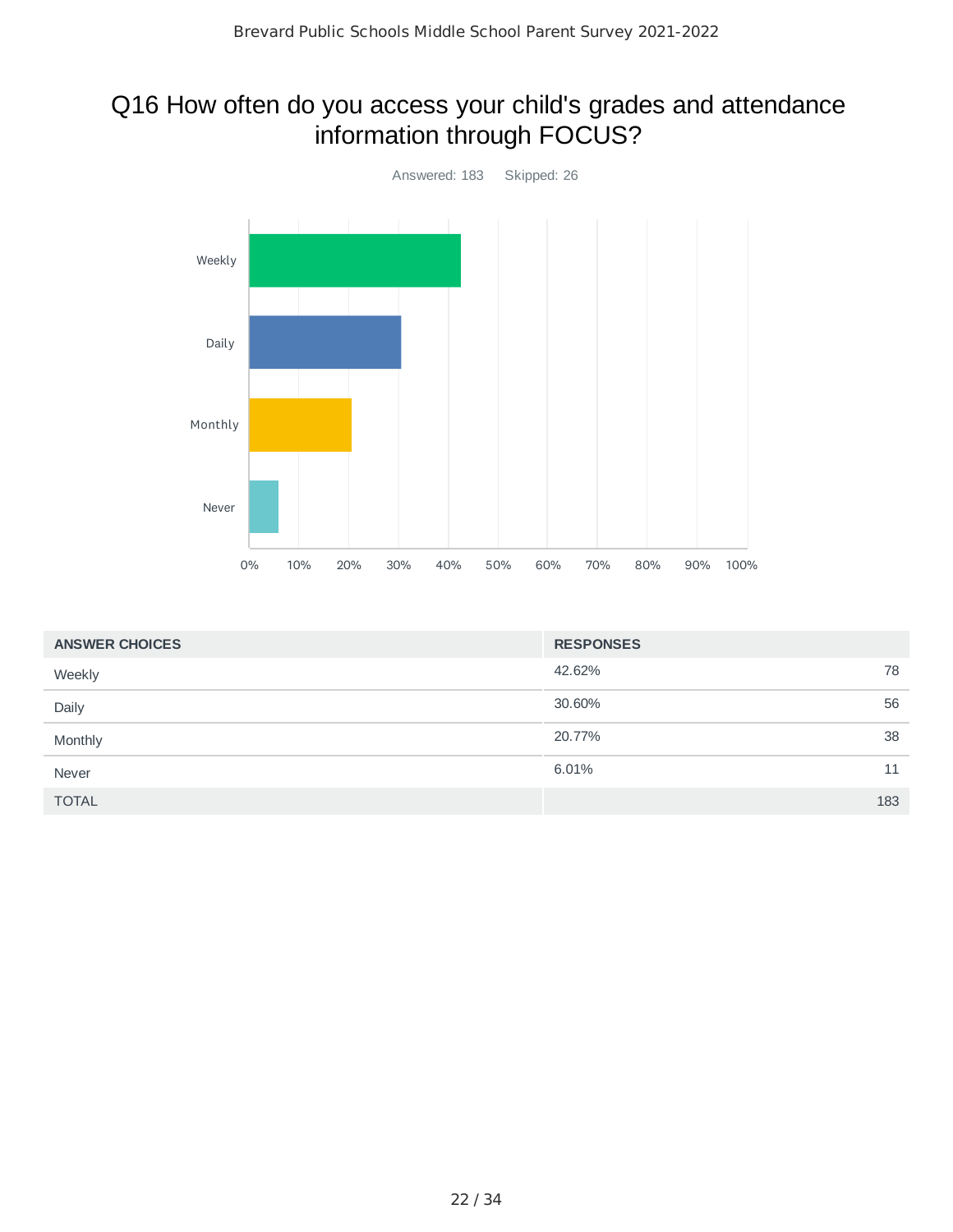## Q17 How often does your child's school or teachers provide you with information about ways you can help your child's learning at home?



| <b>ANSWER CHOICES</b> | <b>RESPONSES</b> |
|-----------------------|------------------|
| Sometimes             | 87<br>47.54%     |
| Never                 | 43.17%<br>79     |
| Often                 | 17<br>9.29%      |
| <b>TOTAL</b>          | 183              |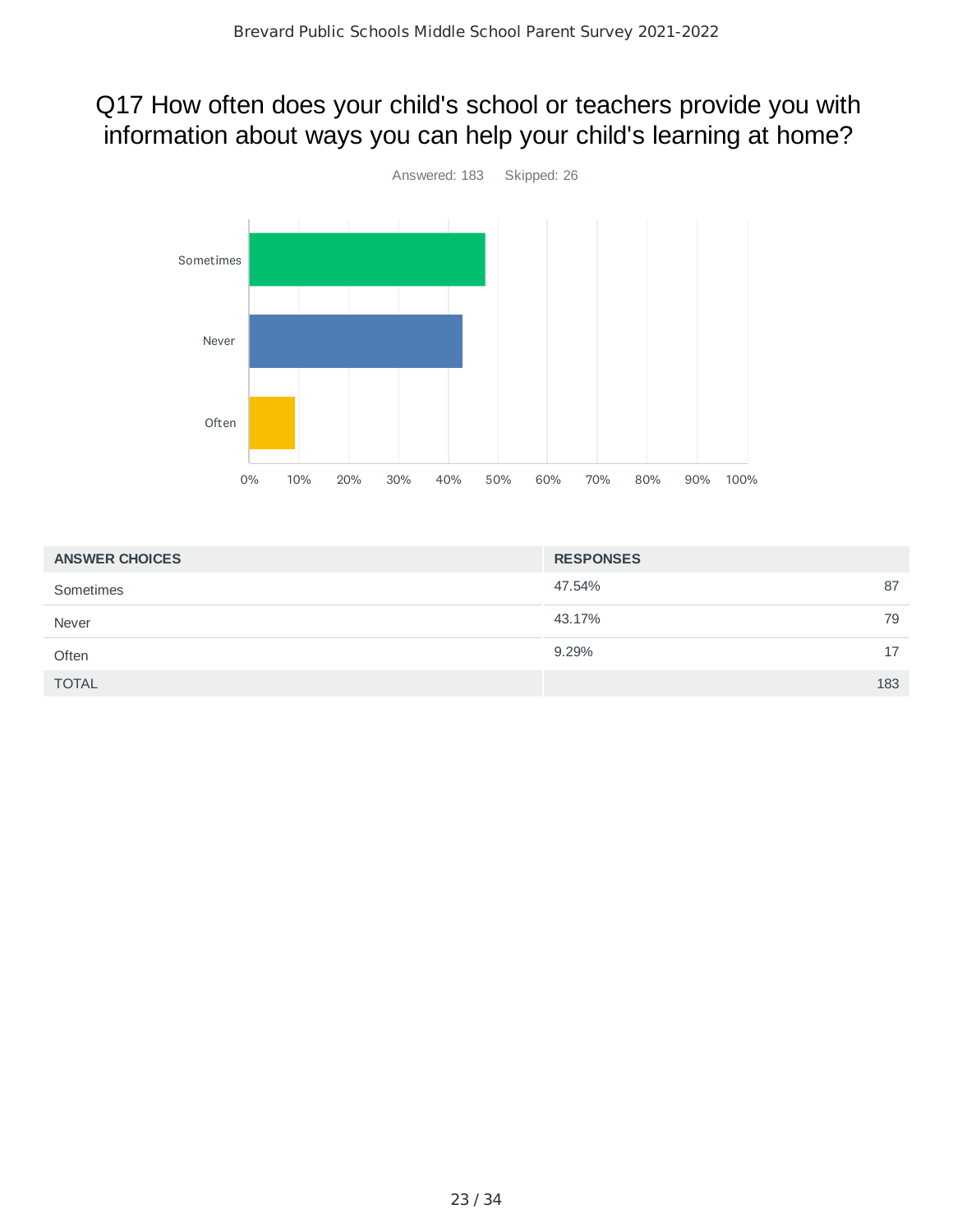## Q18 What support do you need from the school to ensure your child's success in middle school?

Answered: 98 Skipped: 111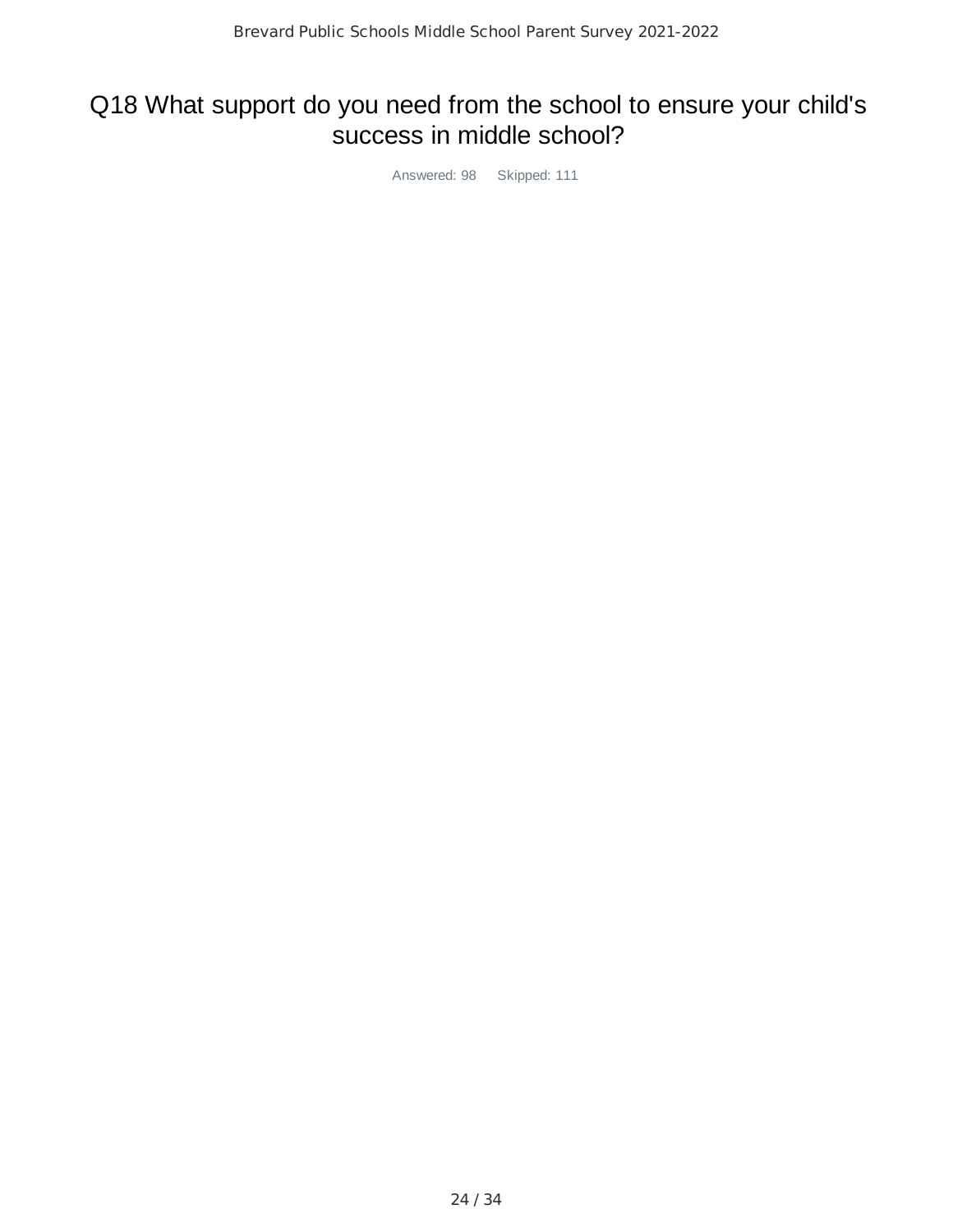## Q19 Have you been given opportunities to provide input and feedback into school decisions (school improvement, Title I services, event planning, discipline)?



| <b>ANSWER CHOICES</b>  | <b>RESPONSES</b> |
|------------------------|------------------|
| Yes                    | 40.46%<br>70     |
| <b>No</b>              | 50.29%<br>87     |
| Other (please specify) | 16<br>9.25%      |
| <b>TOTAL</b>           | 173              |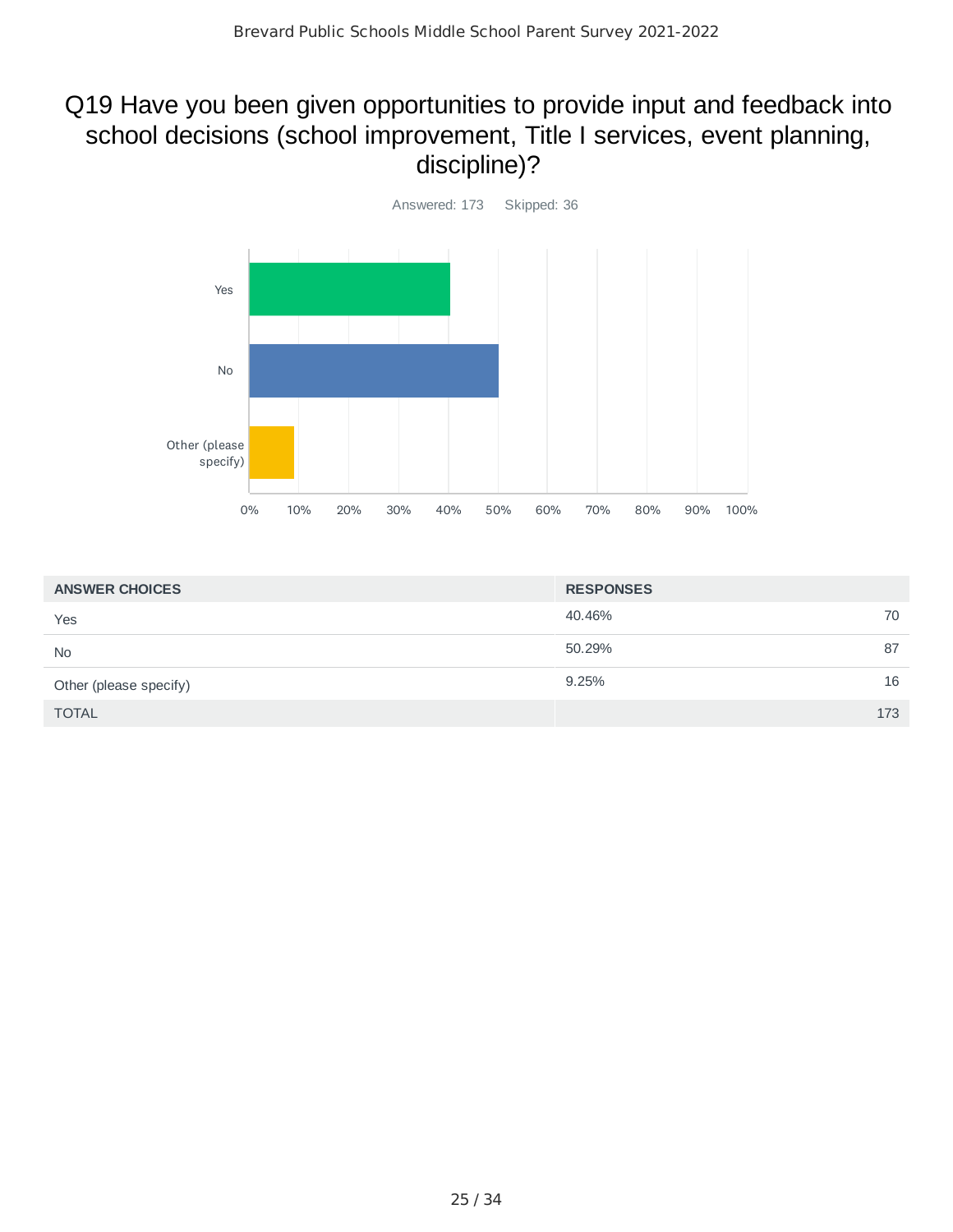## Q20 How could your school assist you in playing a more active role in school decision-making?



| <b>ANSWER CHOICES</b>                                      | <b>RESPONSES</b> |    |
|------------------------------------------------------------|------------------|----|
| More information about school issues to be addressed       | 55.15%           | 75 |
| More information on how to become engaged                  | 54.41%           | 74 |
| Convenient meeting times                                   | 38.97%           | 53 |
| More opportunities to share my opinion about school issues | 28.68%           | 39 |
| More encouragement from the school to become engaged       | 22.06%           | 30 |
| <b>Translation services</b>                                | $0.00\%$         | 0  |
| Total Respondents: 136                                     |                  |    |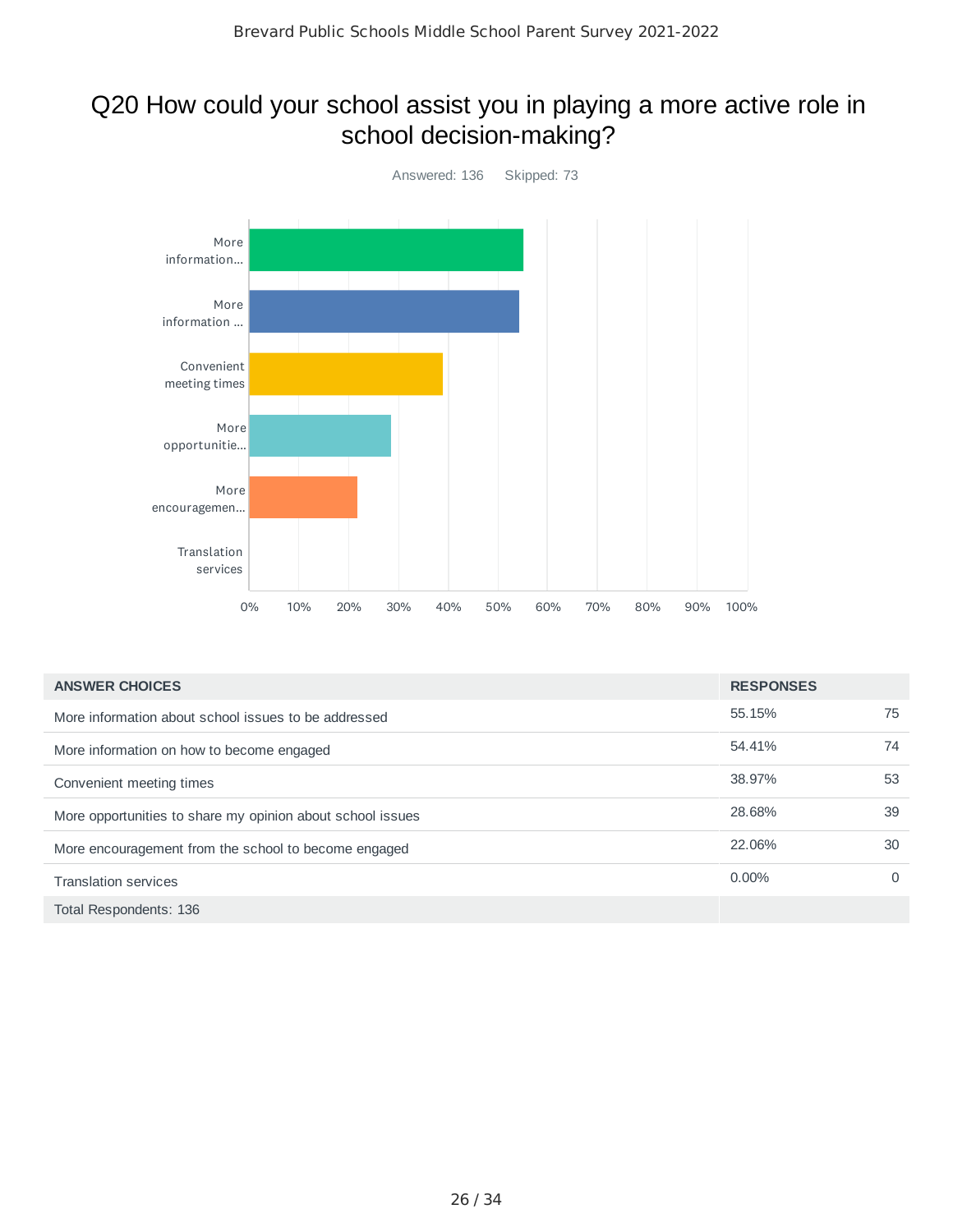#### Q21 What is the best way for you to provide input regarding your child's school?



| <b>ANSWER CHOICES</b>              | <b>RESPONSES</b> |                |
|------------------------------------|------------------|----------------|
| Complete a survey online           | 44.91%           | 75             |
| Attend virtual meetings            | 22.16%           | 37             |
| Attend meetings in person          | 17.37%           | 29             |
| Focus groups                       | 5.99%            | 10             |
| Complete and return a paper survey | 5.39%            | 9              |
| Phone calls                        | 4.19%            | $\overline{7}$ |
| <b>TOTAL</b>                       |                  | 167            |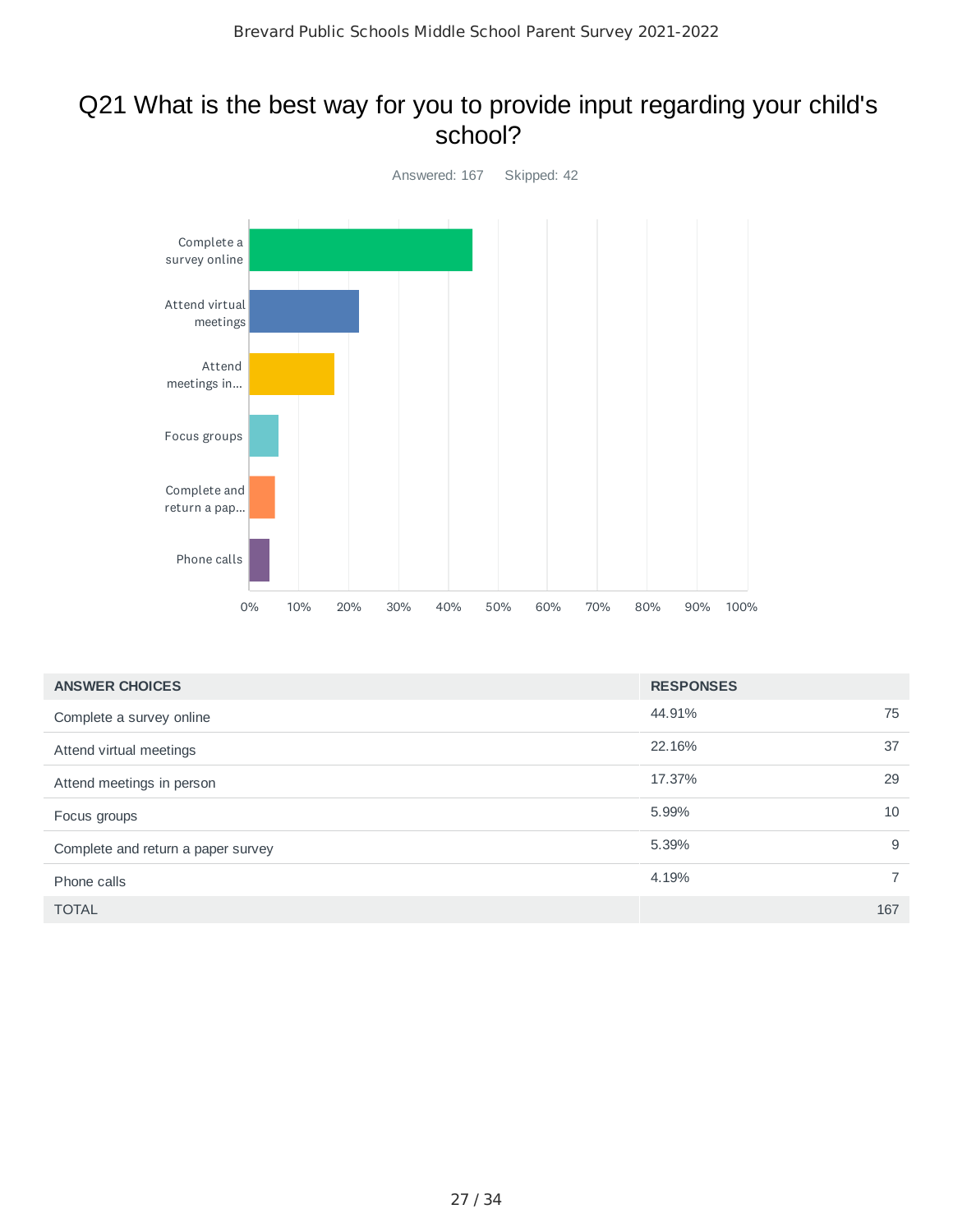## Q22 What do you feel is working well at your child's school? (This is your chance to brag about your school and share what you like about it!)

Answered: 105 Skipped: 104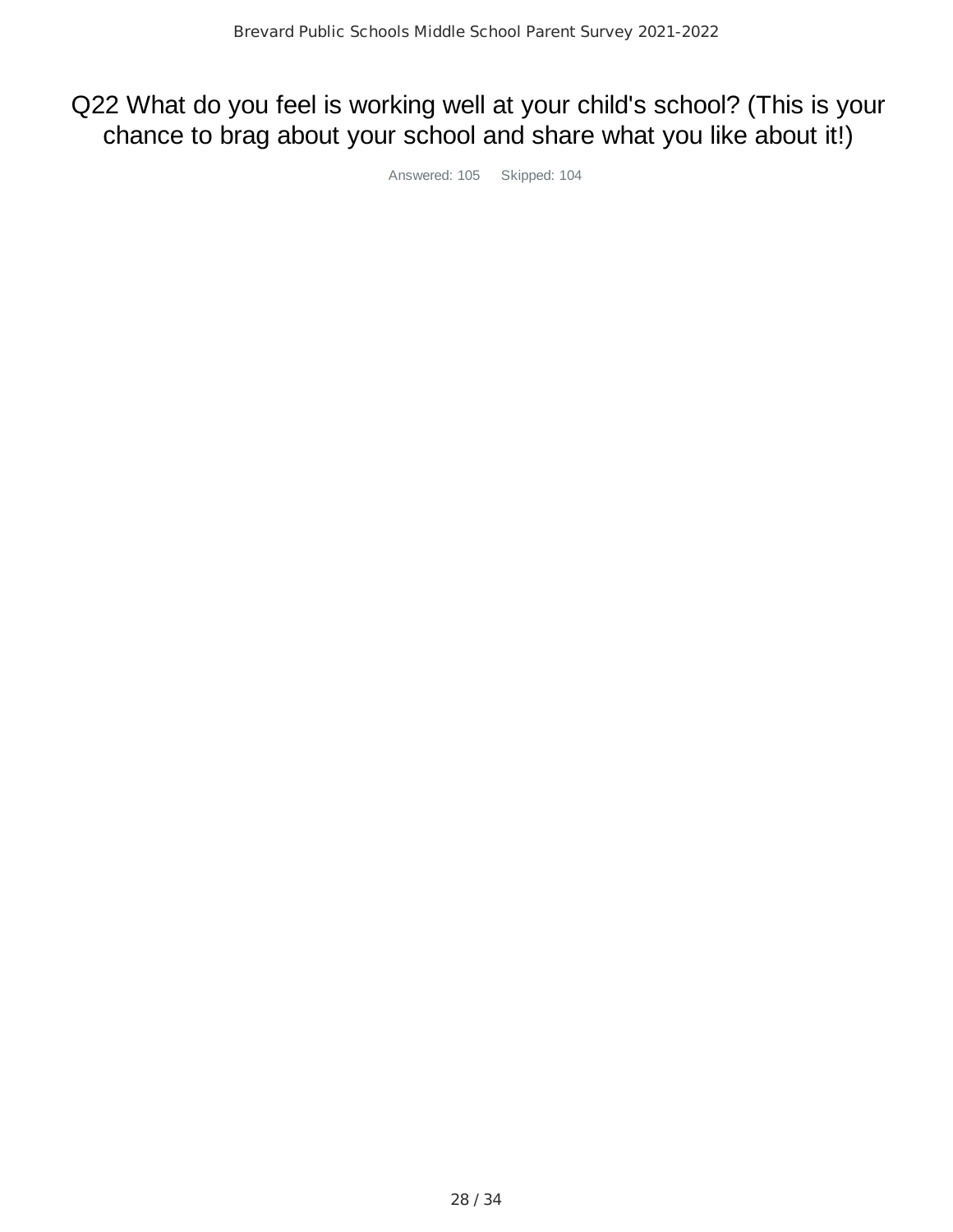## Q23 What do you feel is not working, difficult, and/or needs improvement at your child's school? (This is your chance to tell us what you would like to see change.)

Answered: 96 Skipped: 113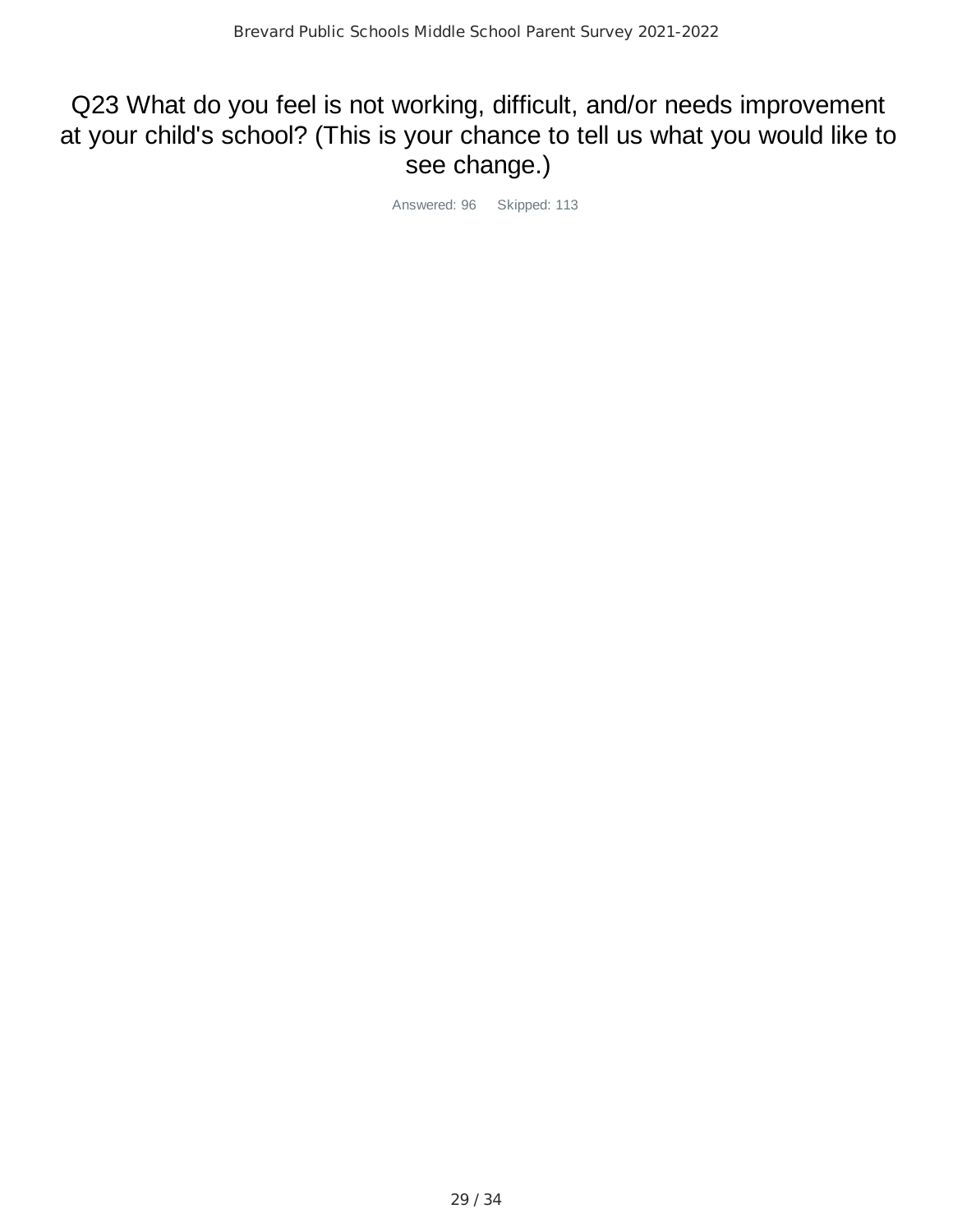## Q24 Are you aware of the Career and Technical Education options available to your child through Brevard Public Schools?



| <b>ANSWER CHOICES</b> | <b>RESPONSES</b> |     |
|-----------------------|------------------|-----|
| Yes                   | 47.88%           | 79  |
| <b>No</b>             | 52.12%           | 86  |
| <b>TOTAL</b>          |                  | 165 |
|                       |                  |     |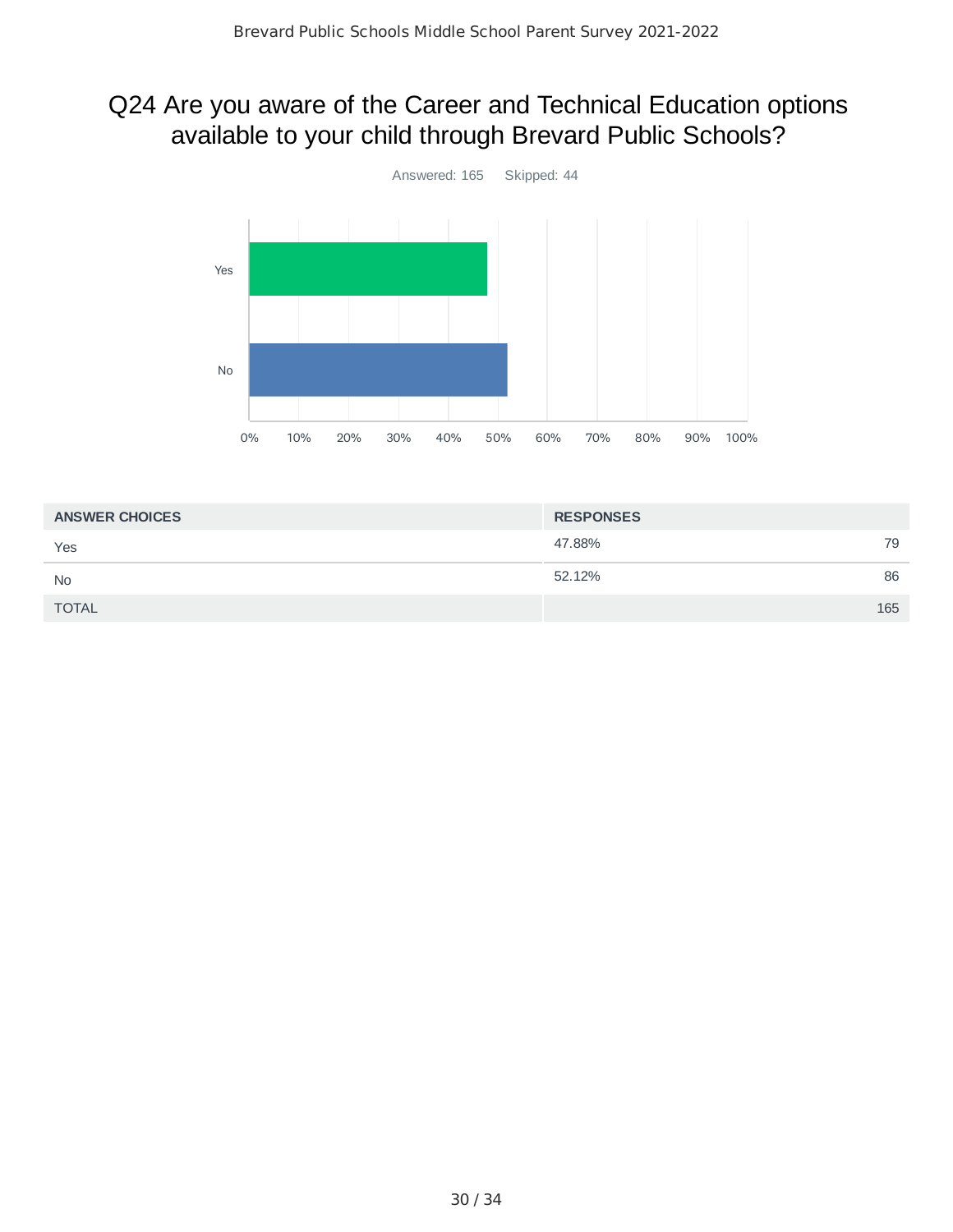## Q25 Have you visited the Open Enrollment Parental Choice webpage?



| <b>ANSWER CHOICES</b> | <b>RESPONSES</b> |
|-----------------------|------------------|
| Yes                   | 72.02%<br>121    |
| <b>No</b>             | 27.98%<br>47     |
| <b>TOTAL</b>          | 168              |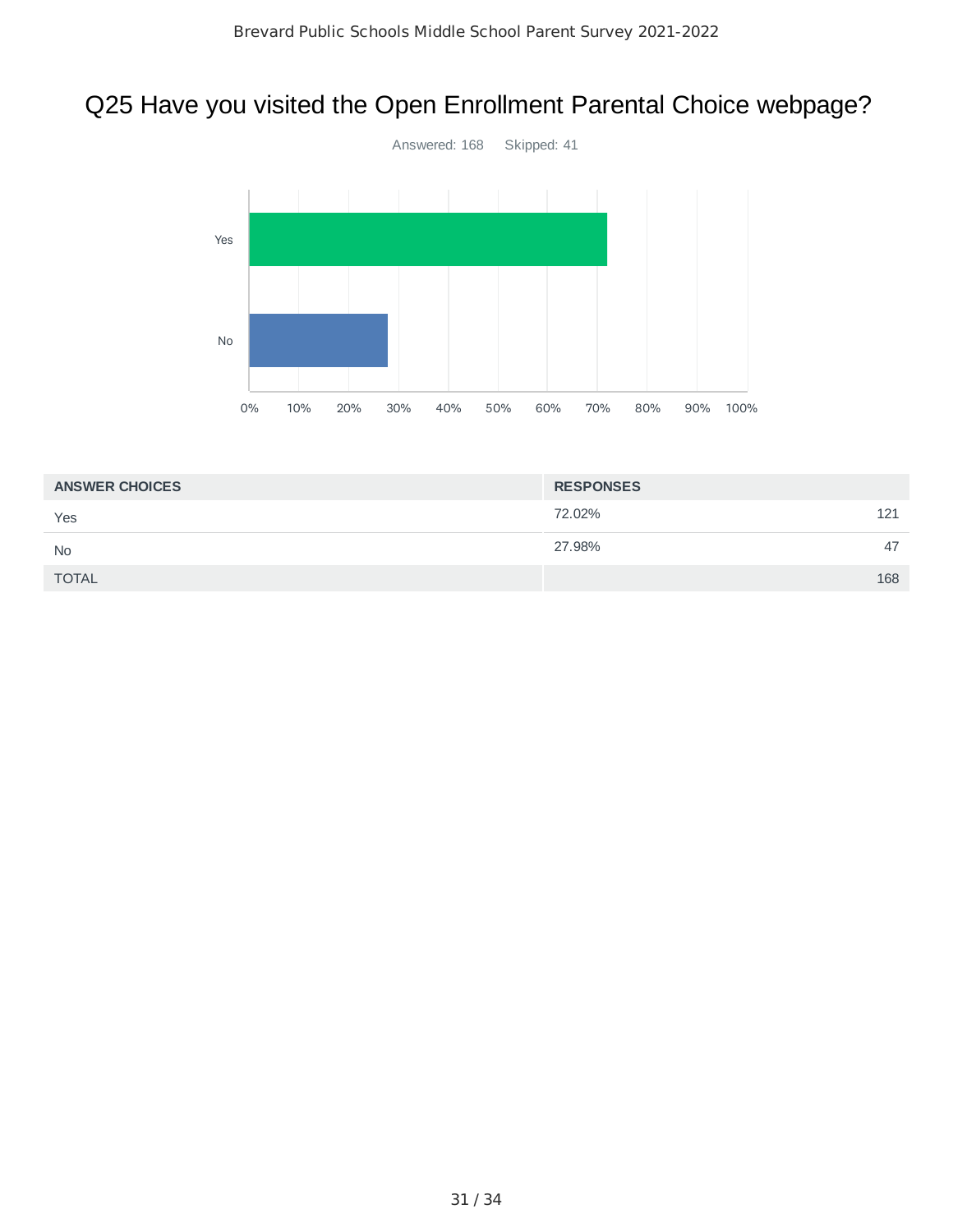#### Q26 Are you aware of the school enrollment choices available to your child at Brevard Public Schools?



| <b>ANSWER CHOICES</b> | <b>RESPONSES</b> |     |
|-----------------------|------------------|-----|
| Yes                   | 86.83%           | 145 |
| <b>No</b>             | 13.17%           | 22  |
| <b>TOTAL</b>          |                  | 167 |
|                       |                  |     |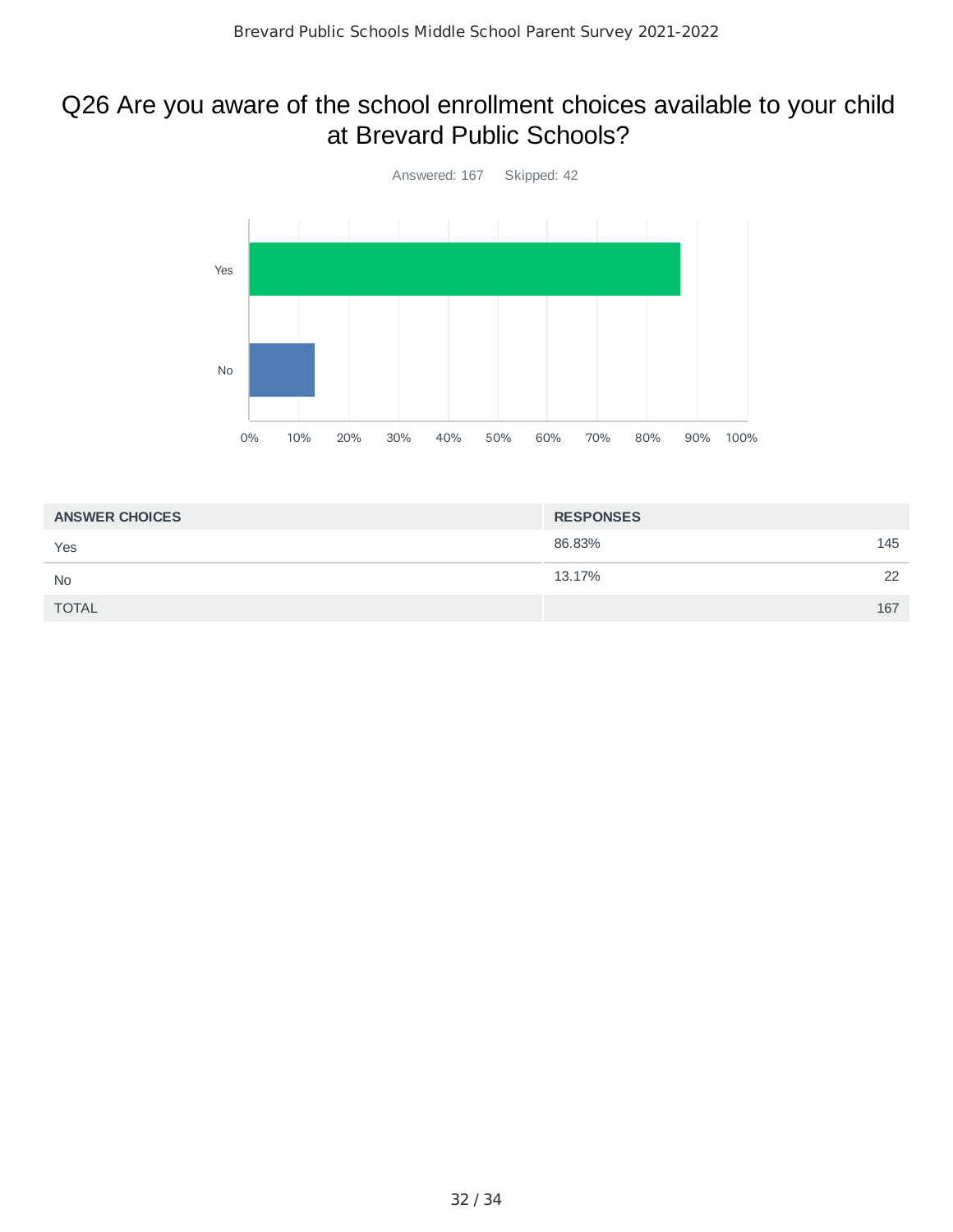## Q27 Do you use the school or district website to find information about your child's education?



| <b>ANSWER CHOICES</b> | <b>RESPONSES</b> |     |
|-----------------------|------------------|-----|
| Yes                   | 70.41%           | 119 |
| <b>No</b>             | 29.59%           | 50  |
| <b>TOTAL</b>          |                  | 169 |
|                       |                  |     |